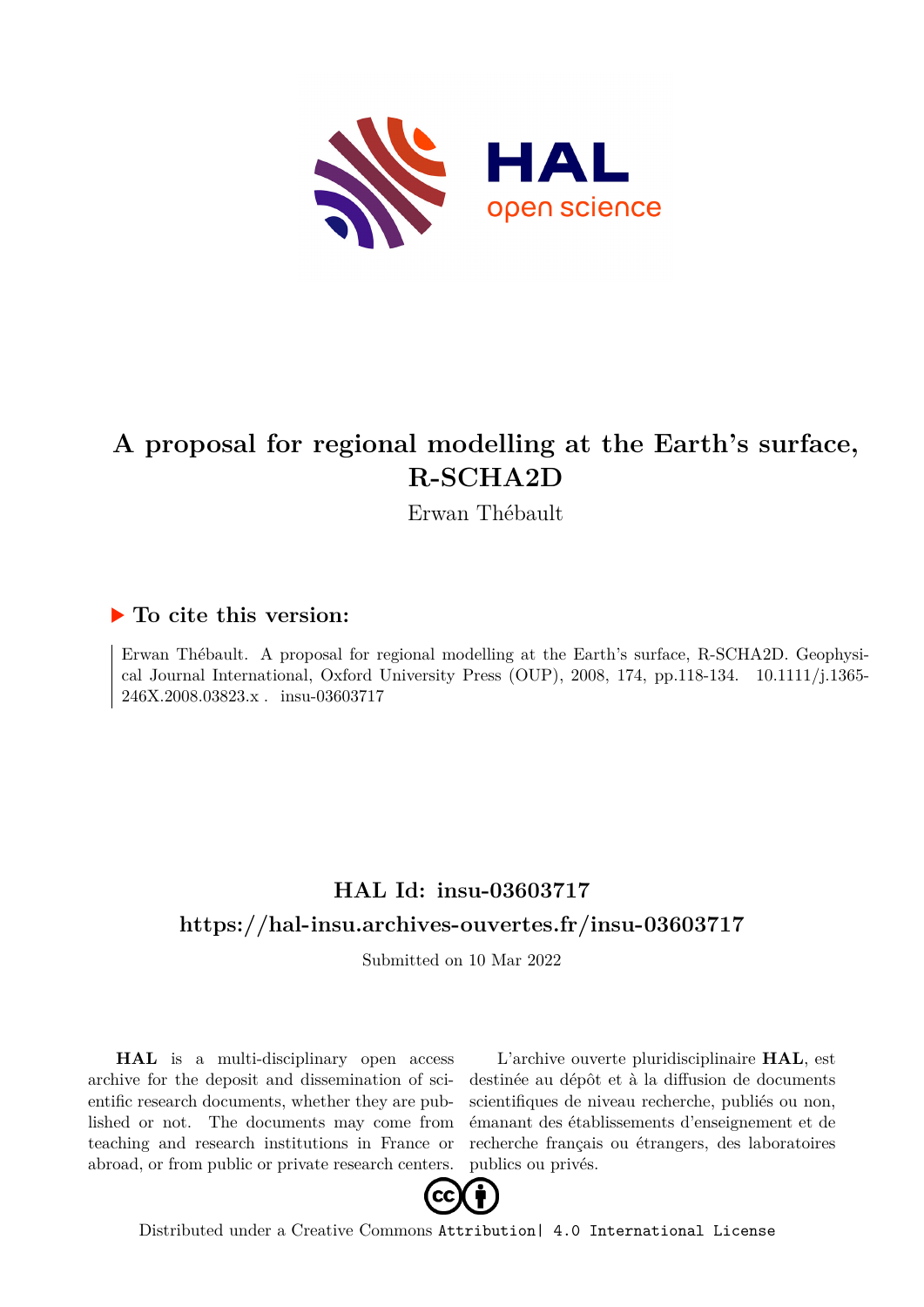# **A proposal for regional modelling at the Earth's surface, R-SCHA2D**

# Erwan Thébault

*Equipe de G´eomagn´etisme Institut de Physique du Globe de Paris et Universit´e Paris Diderot CNRS-INSU,* 4 *place Jussieu,* 75005 *Paris, France. E-mail: Ethebault@jpgp.jussieu.fr*

Accepted 2008 April 14. Received 2008 April 11; in original form 2007 November 27

#### **SUMMARY**

Modelling the magnetic field at a regional scale has always been challenging. Several techniques were proposed in the past but few solve Laplace equation and meet the requirements of potential theory. Among the regional techniques, the Spherical Cap Harmonic Analysis (SCHA) that solve Laplace equation has become widespread. However, recognizing the inherent difficulties of SCHA to represent the main field over a small spherical cap, a revision of this technique the R-SCHA was proposed to deal with multilevel magnetic measurements. For the reasons explained in this paper, R-SCHA is not suitable either when data are available at one surface only. The present paper proposes an alternative to SCHA and R-SCHA, named R-SCHA2D, that is suitable for modelling geomagnetic data available at a quasi-constant altitude. The efficiency of R-SCHA2D is successfully tested on a set of repeat station data. The magnetic field over France and its secular variation are reliably represented between 1965 and 2007.5. The regional parameters are obtained from the joint inversion in space and time of 29 metropolitan repeat stations and 1 observatory vector data using time power series as a temporal basis function. This approach does not require additional constraints like adding synthetic data, regularizing the inverse problem, or removing a trend prior to the inversion to be stable. It is shown that the geomagnetic jerks over France are detected in the regional parameters themselves and that it is possible to estimate the crustal bias. Considering the real data distribution in space and time, and the parameters used for this modelling, the R-SCHA2D model compared with the CM4 comprehensive model showed no indisputable evidence proving the existence of a secular variation anomaly over France. The main field and the secular variation are sketched for various epochs, in particular for epoch 2007.5. The present approach does neither address the problem of internal/external fields separation nor the upward continuation of the model to satellite altitudes.

**Key words:** Spatial analysis; Magnetic anomalies: modelling and interpretation; Satellite magnetics.

#### **1 INTRODUCTION**

There are many cases where magnetic field models with temporal variations are requested. The demand is usually related to data reduction to a common epoch, prediction of the magnetic field over a specific area, or updating of the magnetic charts for navigational purposes. To meet these aims, the International Association of Geomagnetism and Aeronomy (IAGA) publishes the International Geomagnetic Reference Field (IGRF) every 5 yr. At the same time, some individual countries measure the magnetic field at ground based repeat stations in order to publish their own national charts useful for airplane navigation. Moreover, since the beginning of the satellite era and the past decades of magnetic field measurements, ambitious efforts have been made to derive magnetic field models continuous in time from epochs 1960 to 2006 (Sabaka *et al.* 2004; Olsen *et al.* 2006; Maus *et al.* 2006, for instance).

Apart from complementing spherical harmonic models that are not well constrained in remote regions, there are lots of other scientific interests for representing the field at regional scales. By construction, a regional model captures the magnetic field features difficult to represent in spherical harmonics because of their small spatial extensions. This approach is also useful when a particularly dense data distribution is available in a region. Whatever the physical origin of the magnetic field sources, the regional modelling approach is able to represent the magnetic field in a spatial spectral band, typically between 4000 and 5 km wavelengths, that is difficult to reach in spherical harmonics. Such methods allowed, for instance, to describe the lithospheric field by exploiting all kinds of magnetic data available from ground to satellite altitudes over France (Thébault et al. 2006a). Rapid external field variations, together with the equivalent current density function, may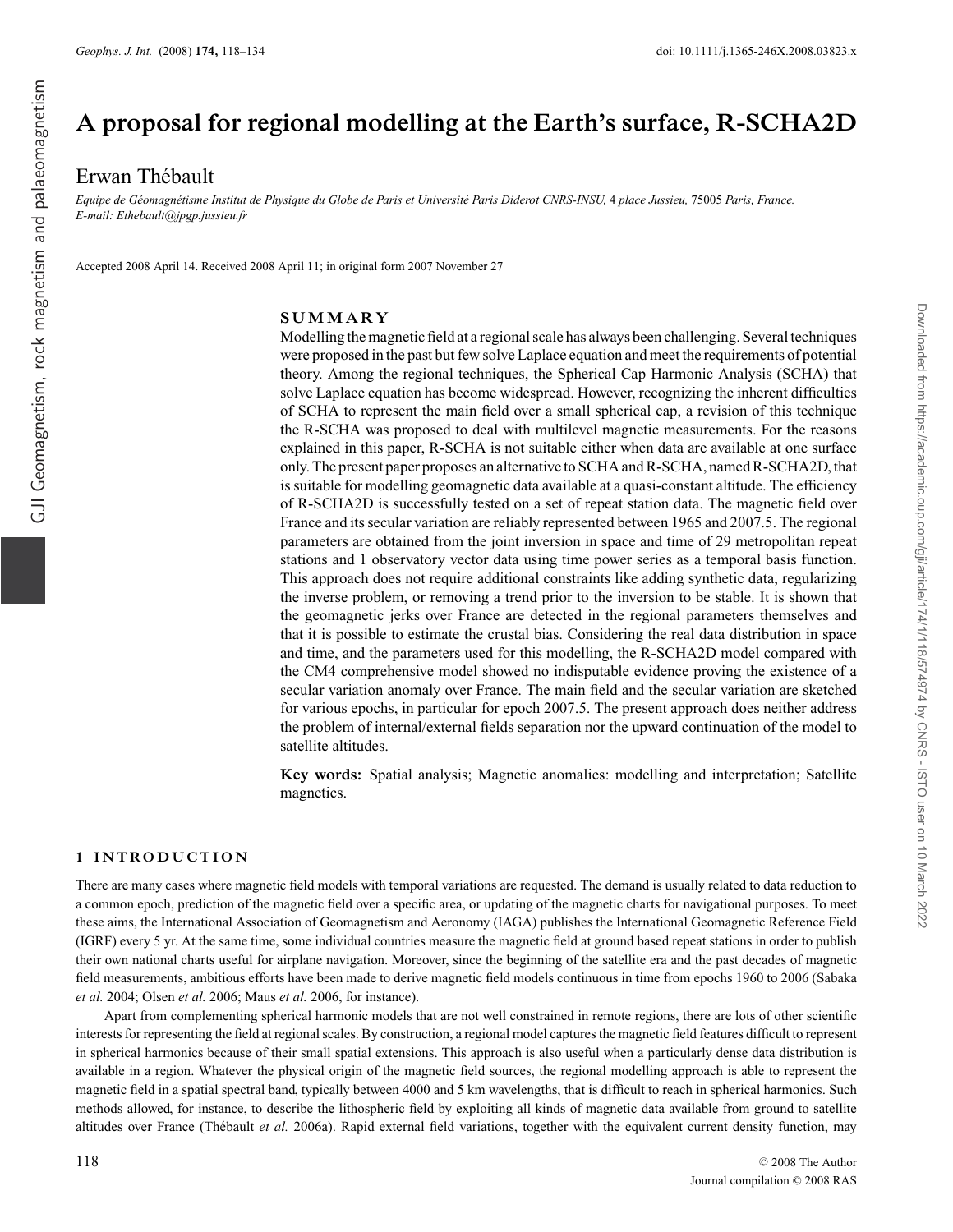be monitored by taking advantage of a dense network of observatories, as was done in Europe (for instance, Haines & Torta 1994; Torta *et al.* 1997). Historical data, when processed at a regional scale, may also provide a high resolution model of the magnetic field for the past millennia (Pavón-Carrasco et al. 2007). This, in turns, could offer an archaeological dating tool. It could also help to better localize the time of geomagnetic jerks that do not seem to be global in occurrence (Chambodut & Mandea 2005). Other debated questions could potentially be addressed. Geomagnetic fields induced by ocean tides (Tyler et al. 2003) may have a regional contribution (Thébault & M. Mandea 2006). The existence of a continental scale secular variation induced by the lithospheric field could also be explored but so far failed to be evidenced (Korte & Holme 2003). For all these reasons, a well-established regional technique is required to scrutinize the small spatial structures of the magnetic field.

Among the regional approaches that guarantee the conditions imposed by the electromagnetic theory, which requires that the magnetic potential satisfies Laplace's equation in source-free regions, the Spherical Cap Harmonic Analysis (SCHA) has become widespread (Haines 1985a). This technique was first applied to study the secular variation over Canada (Haines 1985b) but later proved to suffer from various practical drawbacks that were better identified in many studies (De Santis & Falcone 1995; De Santis *et al.* 1999). It was observed that the modelling of the main field showed gross instabilities (De Santis *et al.* 1990; Torta *et al.* 1992) and sensitivity to data noise and gaps (Thébault & Gaya-Piqu´e 2008). These problems are usually reduced by adding synthetic data calculated with spherical harmonic models (Torta *et al.* 1992), or by regularizing the inverse problem (Korte & Holme 2003). In addition, common to almost all studies, SCHA models are obtained by artificially opening the cap's aperture and data require a 'detrending', a removal of a main field model (Bullard 1967). Regional models are thus not computed independently from global models. At last, modelling data measured at different altitudes is usually problematic as a result of an inappropriate radial variation of the basis functions.

In opposition to a common belief, but following the work of De Santis *et al.* (1999) and unpublished results of Lowes (in Langel & Hinze 1998, chapter 5.3), Thébault *et al.* (2004, 2006b) argued that SCHA is not a well founded technique because of its lack of generality. Although it may provide realistic results (see Torta *et al.* 2006, for a review), it must be used with caution if the data do not meet specific requirements, roughly if the magnetic field does not average out over the spherical cap (Thébault *et al.* 2006b).

In order to remedy some of these difficulties, the Revised-Spherical Cap Harmonic Analysis (R-SCHA) was proposed to allow the simultaneous inversion of data measured at different altitudes (Thébault *et al.* 2006b). However, for the reasons discussed in Appendix A of this work, R-SCHA is not convenient either for representing data measured at one altitude only. Continuing the quest towards the modelling at a regional scale, another approach inspired from SCHA and R-SCHA, named R-SCHA2D is presented in this paper. The steps leading to the construction of the regional basis functions are explained in the first section. This is followed by a discussion about the completeness of the proposed solution. The formalism is then applied to the French repeat station measurements between epochs 1965 and 2007.5. The regional model is obtained by a joint inversion in space and time using a polynomial temporal basis. It comprises the main field, the secular variation and, in a first version, the large-scale lithospheric field structures. It is thus demonstrated that a regional main field model, having the required potential field properties, can be obtained from ground-based measurements independently from global models.

#### **2 METHOD**

The SCHA technique is introduced by Haines (1985a) and some important properties are discussed by De Santis *et al.* (1999). An exhaustive reference list related to SCHA and its caveats is provided by Torta *et al.* (2006). For this reason, only the fundamental equations are written here.

The lateral boundaries of the spherical cap are sketched in Fig. 1. Let us assume that we wish to find the expression of  $V_1$ , a potential solving the following incomplete boundary value problem:

$$
\nabla^2 V_1 = 0 \tag{1a}
$$

$$
\left. \frac{\partial V_1}{\partial \theta} \right|_{\partial \theta_0 \Omega} = 0 \tag{1b}
$$

$$
\left. \frac{\partial V_1}{\partial r} \right|_{\partial_a \Omega} = \widetilde{Z}_a(a, \theta, \varphi), \tag{1c}
$$

where  $\widetilde{Z}_a$  is the vertical component of the magnetic field at the Earth's surface rotated in the cap's frame. The spherical cap surface domain is defined by  $\partial_a \Omega = \{r = a, 0 \le \theta \le \theta_0, 0 \le \varphi \le 2\pi\}$  and  $\partial_{\theta_0} \Omega = \{r > 0, \theta = \theta_0, 0 \le \varphi \le 2\pi\}$ . In spherical coordinates, the Laplace operator is:

$$
\nabla^2 = \left(\frac{\partial^2}{\partial r^2} + \frac{2}{r}\frac{\partial}{\partial r}\right) + \frac{1}{r^2 \sin \theta} \frac{\partial}{\partial \theta} \left(\sin \theta \frac{\partial}{\partial \theta}\right) + \frac{1}{r^2 \sin^2 \theta} \frac{\partial^2}{\partial \phi^2}
$$
(2)

with the radius r, the colatitude  $\theta$  and the longitude  $\varphi$  in the cap's reference frame (see Fig. 1). Laplace equation is solved by separating the variables:

$$
V_1 = R(r)\Theta(\theta)\Phi(\varphi). \tag{3}
$$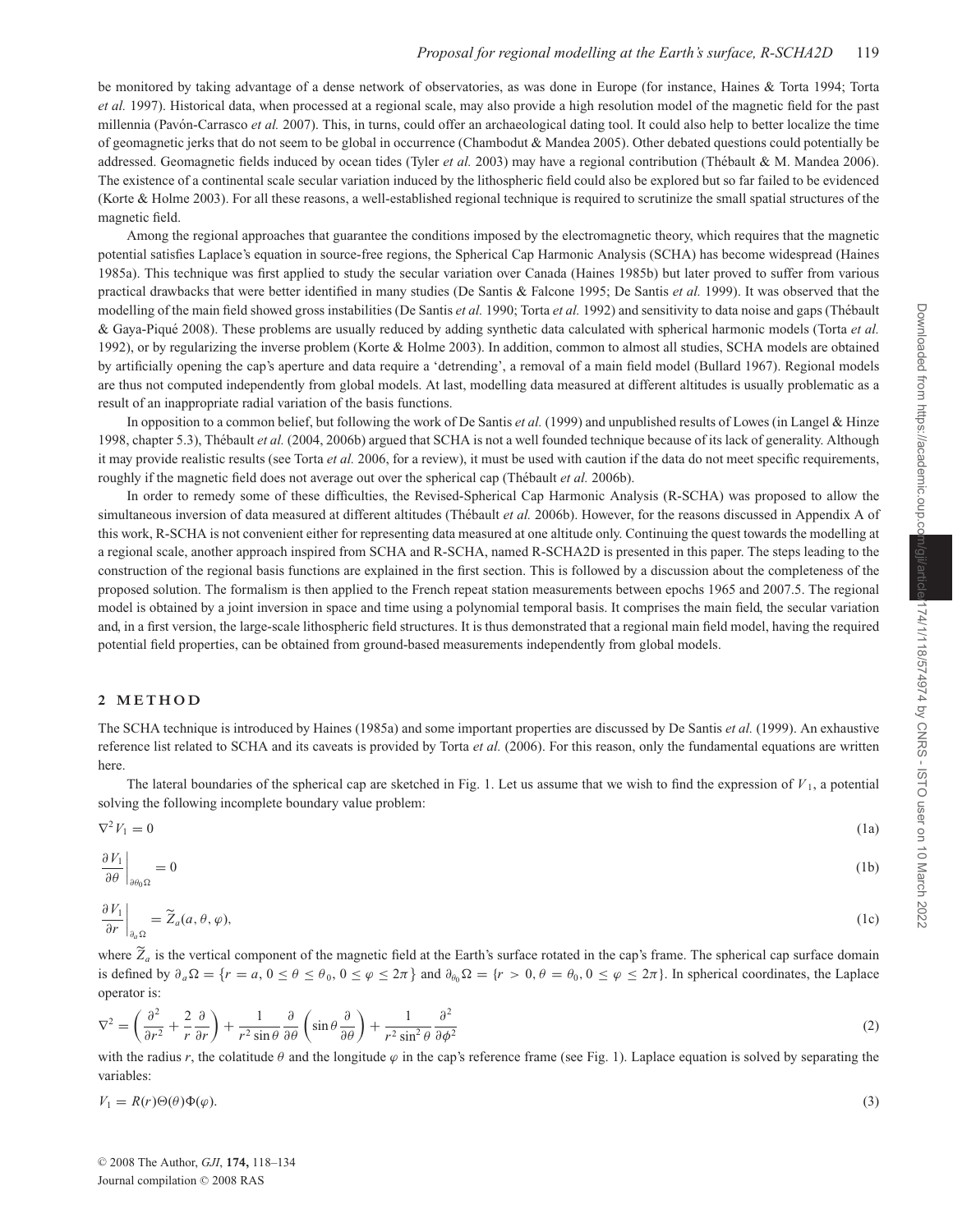

**Figure 1.** Repeat stations with their code (dots), Chambon-La-Forêt observatory (star) and the spherical cap (solid line) with its geometric characteristics. The three unit vectors used in this study are specified at the bottom-right-hand side of the spherical cap.

This gives the well-known triplet of ordinary differential equations:

$$
\frac{\mathrm{d}^2 \Phi(\varphi)}{\mathrm{d}\varphi^2} + m^2 \Phi(\varphi) = 0 \tag{4a}
$$

$$
\frac{1}{\sin \theta} \frac{d}{d\theta} \left[ \sin \theta \frac{d\Theta(\theta)}{d\theta} \right] - \frac{m^2}{\sin^2 \theta} \Theta(\theta) = -\lambda \Theta(\theta)
$$
\n(4b)

$$
\frac{\mathrm{d}}{\mathrm{d}r}\left[r^2\frac{\mathrm{d}R(r)}{\mathrm{d}r}\right] = \lambda R(r). \tag{4c}
$$

The homogeneous eq. (1b) implies that the solution of (4b) are the associated Legendre functions of real degrees *nk* and integer order *m*, with  $n_k \ge m$  (Haines 1985a). The solution may be written in terms of the hypergeometric function  $\mathcal F$  (Hobson 1965) and we have the classical result (Abramowitz & Stegun 1965):

$$
\Theta(x) \equiv P_{n_k}^m(\cos \theta) = \frac{(-1)^m}{2^m m!} N_{n_k}^m \sin^m \theta \mathcal{F}\left(m - n_k, n_k + m + 1, 1 + m; \sin^2 \frac{\theta}{2}\right)
$$
\n
$$
\tag{5}
$$

with  $N_{n_k}^m$  the normalization factor. The expression of the potential  $V_1$  expands in terms of two infinite series:

$$
V_1(r, \theta, \varphi, t) = a \sum_{k \ge m} \sum_{m \ge 0} \left(\frac{a}{r}\right)^{n_k + 1} \left[G_{n_k}^{i, m}(t) \cos(m\varphi) + H_{n_k}^{i, m}(t) \sin(m\varphi)\right] P_{n_k}^m(\cos \theta)
$$
  
+
$$
a \sum_{k \ge m} \sum_{m \ge 0} \left(\frac{r}{a}\right)^n \left[G_{n_k}^{e, m}(t) \cos(m\varphi) + H_{n_k}^{e, m}(t) \sin(m\varphi)\right] P_{n_k}^m(\cos \theta)
$$
(6)

with *a* the reference radius of the modelling, taken here as the mean Earth's radius, and *t* the epoch. Note that the complete solution includes both sets of regional parameters  $\{G^{m,i}_{n_k}, H^{m,i}_{n_k}\}$  and  $\{G^{m,e}_{n_k}, H^{m,e}_{n_k}\}$ . The omission of  $\{G^{m,e}_{n_k}, H^{m,e}_{n_k}\}$  in the solution is illustrated in the next section.

The term  $G_0^{i,0}$  is essential when dealing with a magnetic field that does not average out over the surface. De Santis *et al.* (1999) showed that  $G_0^{i,0} = -\overline{Z}(a,\theta,\varphi)$  (considering only one basis function of SCHA as is the case here), where  $\overline{Z}$  is the average of the vertical field over the spherical cap. This term is only defined for  $n_k = 0$ , a solution of the homogeneous condition (1b). Eq. (1b) was thus chosen instead of  $V_1|_{\partial_{\theta_0}\Omega} = 0$  because the solution comprises the term  $G_0^{i,0}$ .

In a very general situation,  $V_1$  is not sufficient to fully represent the magnetic field. In the spherical cap reference frame defined by the unit vectors  $(\mathbf{e}_{\theta}, \mathbf{e}_{\varphi}, \mathbf{e}_{r})$  (Fig. 1), we have  $\mathbf{B}_1 = B_{1,\theta} \mathbf{e}_{\theta} + B_{1,\varphi} \mathbf{e}_{\varphi} + B_{1,r} \mathbf{e}_r$  and eq. (1b) implicitly imposes that  $\int_0^{2\pi} B_{1,\theta}(\theta_0, \varphi, r) \sin \theta_0 d\varphi = 0$ . However, the component  $\widetilde{B}_{\theta}$ , in the cap's reference frame, of an internal magnetic field  $\mathbf{B} = \widetilde{B}_{\theta} \mathbf{e}_{\theta} + \widetilde{B}_{\theta} \mathbf{e}_{\varphi} + \widetilde{B}_{r} \mathbf{e}_{r}$  expanded in spherical harmonics writes along this closed contour:

$$
\int_0^{2\pi} \widetilde{B}_{\theta} \left( \theta_0, \varphi, r \right) \sin \theta_0 \, d\varphi = 2\pi a \sin \theta_0 \sum_{n \ge 1} \widetilde{g}_n^0 \left. \frac{dP_n^0}{d\theta} \right|_{\theta_0} \tag{7}
$$

with  $\tilde{g}_n^0$  the spherical harmonic Gauss coefficients of order  $m = 0$  rotated in the cap's reference frame. A complementary potential  $V_2$  must thus be added to  $V_1$  so that  $\mathbf{B}_2 = -\nabla V_2$  satisfies (7). It is also important to choose a potential  $V_2$  satisfying Laplace equation and we may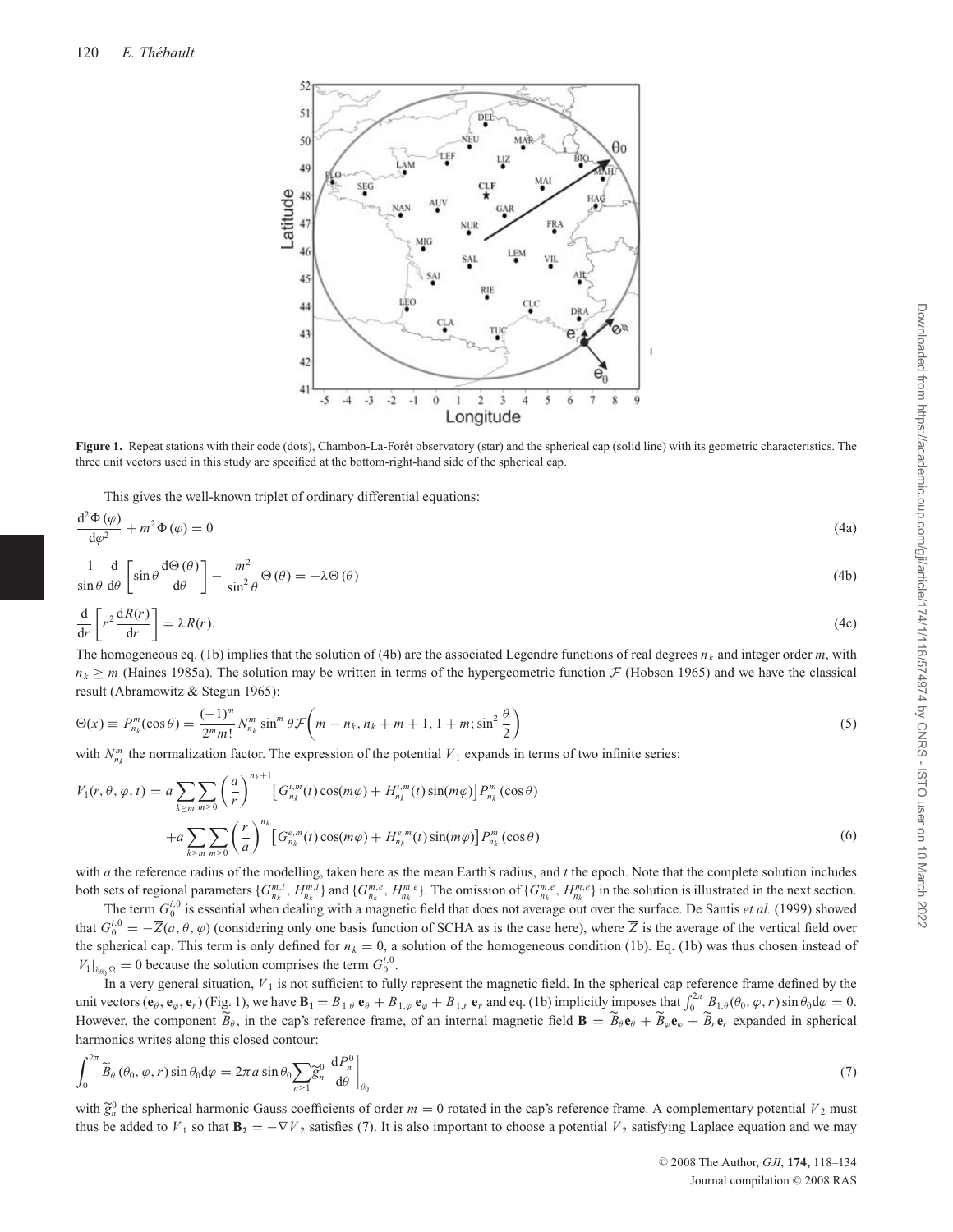look for the solution to the following problem:

$$
\Delta V_2 = 0
$$
\n
$$
\frac{1}{a} \left. \frac{\partial V_2}{\partial \theta} \right|_{\theta \theta_0 \Omega} = \widetilde{X}(a, \varphi, \theta_0)
$$
\n(8a)

with  $\widetilde{X}$  the North component of the magnetic field in the cap's reference frame  $(\widetilde{X} = -B_\theta)$ . In principle, any potential  $V_2$  satisfying (8a) and (8b) is suitable. However, eq. (1c) must hold when adding  $V_2$  to  $V_1$  and the further constrain is added:

$$
\left. \frac{\partial V_2}{\partial r} \right|_{\partial_a \Omega} = 0. \tag{9}
$$

The solution to this second boundary value problem is non-unique because boundary conditions were not set at infinity (see Appendix A for the condition at  $r = \infty$  and the justification of our choice). Setting  $r = ae^t$ , eq. (4c) can be rewritten in the form:

$$
\frac{d^2 R_2(t)}{dt^2} + \frac{dR_2(t)}{dt} - \lambda_2 R_2(t) = 0.
$$
\n(10)

This gives two possibilities. For  $\lambda_2 \neq -1/4$ , with  $\lambda_2 = n_2(n_2 + 1)$ , the solution takes the form:

$$
R_2(r) = A\left(\frac{r}{a}\right)^{n_2} + B\left(\frac{a}{r}\right)^{n_2+1} \tag{11}
$$

and for  $\lambda_2 = -1/4$ , with  $n = -1/2$ :

$$
R_2(r) = \sqrt{\frac{a}{r}} \left[ A \ln \left( \frac{r}{a} \right) + B \right].
$$
\n(12)

The condition (9) imposes that  $n_2 A - (n_2 + 1)B = 0$  in eq. (11). Within this infinite set of solutions, we may choose  $n_2 = 0$  and  $B = 0$  (i.e.  $\lambda_2 = 0$ ) or  $n_2 = -1$  and  $A = 0$  [i.e.  $\lambda_2 < (-1/4)$ ]. Note that the case where  $n_2$  is complex is discussed in Appendix A. In both situations, the radial function  $R_2$  is constant and since  $P_0^m = P_{-1}^m$  (Robin 1957), both solutions are identical. The potential  $V_2$  writes in that case (Thébault et al. 2006b):

$$
V_2(r,\theta,\varphi,t) = a \sum_{m\geq 0} R_2 \left[ G_0^m \cos(m\varphi) + H_0^m \sin(m\varphi) \right] P_0^m(\cos\theta)
$$

with  $P_0^m = N_0^m \tan^m \frac{\theta}{2}$ . However, for  $m = 0$ ,  $P_0^0 = N_0^0$  implies d  $P_0^0/d \theta = 0$ . Therefore, eq. (8b) and condition (7) are not satisfied and we thus discard this solution.

To the contrary, the condition (9) with eq. (12) imposes that  $B = 2A$  and the radial function writes:

$$
R_2(r) = A \sqrt{\frac{a}{r}} \left[ \ln \left( \frac{r}{a} \right) + 2 \right].
$$
\nBenlecing  $n_2 = -1/2$  in (5) gives:

Replacing  $n_2 = -1/2$  in (5) gives:

$$
P_{-1/2}^{m}\left(\cos\theta\right) = \frac{(-1)^{m}}{2^{m}m!}N_{-1/2}^{m}\sin^{m}\theta\mathcal{F}\left(m+1/2, m+1/2, 1+m; \sin^{2}\frac{\theta}{2}\right).
$$

The functions  $P_{-1/2}^m$  are a special case of the Mehler functions obtained in Thébault *et al.* (2006b). They have the required property that  $dP_{-1/2}^m/d\theta \neq 0$  for any  $m \in \mathbb{N}$ .

Finally the additional potential  $V_2$  may be chosen as:

$$
V_2(r,\theta,\varphi,t) = a \sum_{m\geq 0} R_2(r) \left[ G_{-1/2}^m(t) \cos(m\varphi) + H_{-1/2}^m(t) \sin(m\varphi) \right] P_{-1/2}^m(\cos\theta). \tag{14}
$$

The complete solution *V* resulting from the superposition of potentials  $V_1$  and  $V_2$  solves the boundary value problem:

$$
\nabla^2 V = 0
$$
\n
$$
\frac{1}{a} \left. \frac{\partial V}{\partial \theta} \right|_{\partial \theta_0 \Omega} = \widetilde{X}(r, \theta_0, \varphi)
$$
\n(15a)

$$
\left. \frac{\partial V}{\partial r} \right|_{\partial_a \Omega} = \widetilde{Z}(a, \theta, \varphi). \tag{15c}
$$

Considering (6), (14) and the boundary condition (1b) that defines the real degrees  $n_k$ , there is no longer any implicit restriction on *X* and *Z* when considering data at one surface only. Any magnetic field can be represented at a regional scale over a spherical cap, in particular at altitude  $r = a$  with these basis functions. In theory, the solution developed here is not adapted to problems involving magnetic data available at different altitudes. Even though eq. (14) is part of the solution within a semi-infinite cone, by neglecting the boundary condition at infinity for potential  $V_2$  we are missing the part of the solution that drives the correct upward/downward continuation of the model (Appendix A). The behaviour of the R-SCHA2D technique with altitude was not systematically tested, but there are cases for which the missing functions are indeed negligible. These cases were encountered when dealing with the lithospheric field, a topic that extends the purpose of this paper. For the main field, the solution given by (6) and (14) provides a reasonable approximation when altitude differences are weak (say several tens of kilometres depending on the cap's size).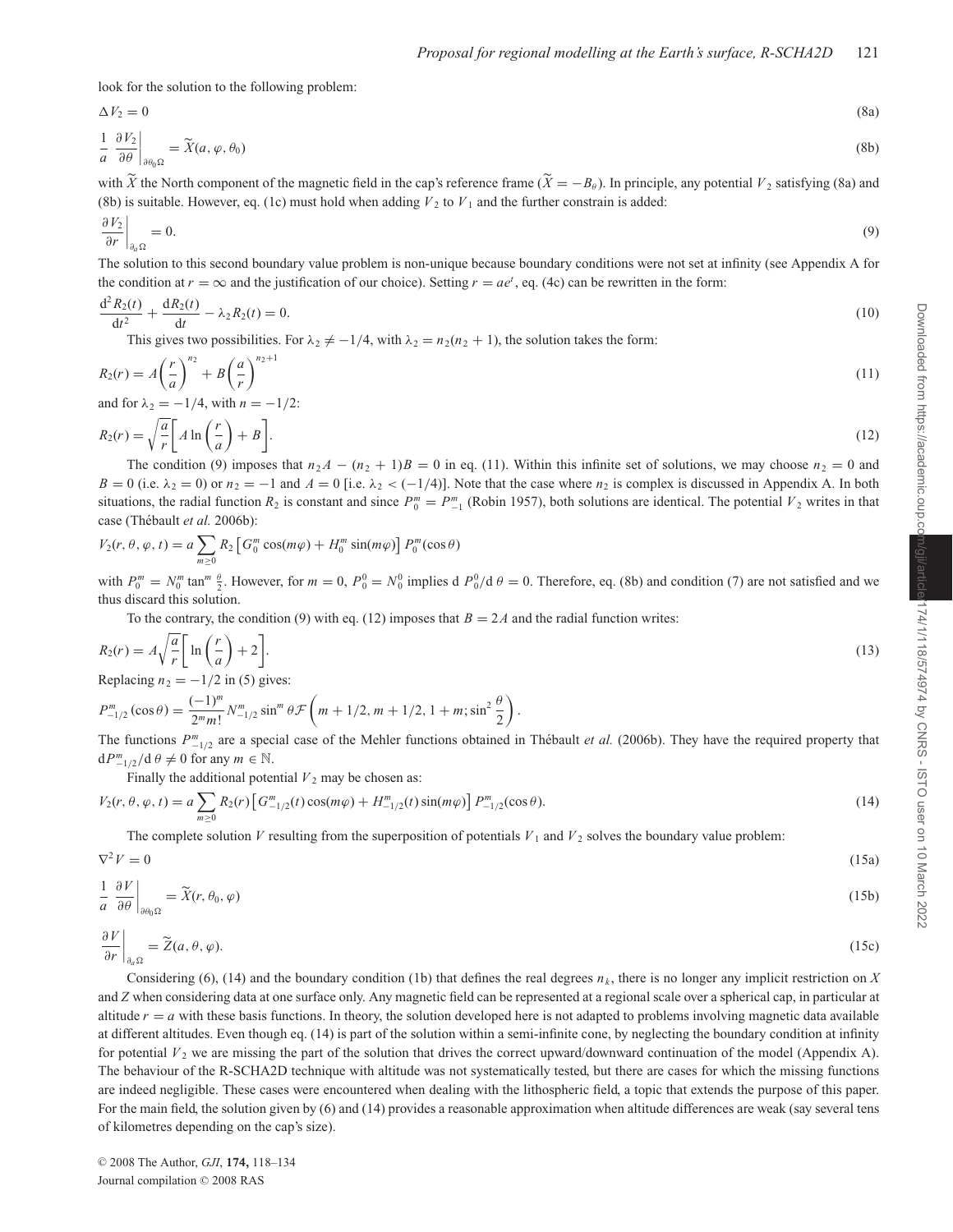#### 122 E. Thébault

The revised spherical cap method proposed here is named R-SCHA2D in the following. Contrary to R-SCHA, which was purposefully designed to work well for multilevel data (Thébault *et al.* 2006b), R-SCHA2D is more adapted to a single surface distribution of data. Compared to SCHA the expression of *V* involves only one set of Legendre basis function, the *k* − *m* even (Haines 1985a) with all parameters, including  ${G}^{m,e}_{n,k}$ ,  $H^{m,e}_{n,k}$ . The other set of SCHA basis functions, the  $k - m$  odd, is replaced by (14) that only requires  $2m + 1$  parameters. A synthetic comparison between SCHA and R-SCHA2D is given in Thébault & Gaya-Piqué (2008).

#### **2.1 Orthogonality and completeness of the solution**

The basis functions of the potential *V* and its gradient  $\mathbf{B} = -\nabla V$  are not orthogonal since  $\nabla V_1$  and  $\nabla V_2$  are not mutually orthogonal. In terms of the variable  $\theta$ , the functions  $P_{n_k}^m$  are orthogonal with respect to the inner product  $\int_0^{\theta_0} f(\theta)g(\theta) \sin \theta d\theta$  at each *m* and form a complete basis in the Hilbert space  $L^2$  (0,  $\theta_0$ ). The resolution matrix of the inverse problem, calculated from a set of discrete values of the magnetic field **B** over the spherical cap, is block-diagonal but the non-diagonal terms are weak compared to diagonal elements (Appendix B).

It is not straightforward to establish a full set of relationships between regional parameters and spherical harmonic Gauss coefficients. This is due to the fact that the boundary conditions are not set on a closed surface but on an open surface instead. As a result, the coefficients  $\{G_{n_k}^{m,i}, H_{n_k}^{m,i}\}\$ and  $\{G_{n_k}^{m,e}, H_{n_k}^{m,e}\}\$ require the knowledge of both  $\tilde{X}$  and  $\tilde{Z}$  over the spherical cap to be uniquely determined. This situation suggests that dealing with intensity data will raise some difficulties and that probably  $\{G^{m,e}_{n_k}, H^{m,e}_{n_k}\}$  will be difficult to estimate in such situation if no vector data are available. In order to obtain the analytical expressions of the regional parameters directly from the boundary conditions, we must either close the conical volume and set boundary conditions on each surface (Thébault *et al.* 2006b), or set boundary conditions at infinity (see Appendix A). In both cases, this changes the mathematical expression of potential  $V_2$  (potential  $V_1$  remains unchanged unless we choose another homogeneous boundary conditions in eq. 1b).

To the contrary, the boundary condition for the second potential  $V<sub>2</sub>$  is set on a closed contour and a unique relationship between regional parameters and spherical harmonic Gauss coefficients can be established. From (8b) we have, integrating between  $\varphi = 0$  and  $2\pi$  and setting  $R_2(a) = 1$  in (13), the simple expression at each order *m*:

$$
\begin{Bmatrix} G_{-1/2}^m \\ H_{-1/2}^m \end{Bmatrix} = \sum_{l \ge m} \begin{Bmatrix} \widetilde{g}_l^m \\ \widetilde{h}_l^m \end{Bmatrix} \frac{\mathrm{d}P_l^m(\theta_0)/\mathrm{d}\theta}{\mathrm{d}P_{-1/2}^m(\theta_0)/\mathrm{d}\theta} \tag{16}
$$

with  $\{\widetilde{g}_l^m, \widetilde{h}_l^m\}$  the spherical harmonic Gauss coefficients of a global model rotated in the cap's reference frame. Note that the Gauss coefficients can include internal and external contributions in this expression (writing for instance,  $\tilde{g}_l^m = \tilde{g}_l^{m,i} + \tilde{g}_l^{m,e}$ , the sum of internal and external spherical harmonic Gauss coefficients). This relationship may be very useful for constraining ill-posed inverse problem by imposing a continuity between spherical harmonics and R-SCHA2D main field or secular variation models at the cap's edges.

The completeness of the solution was tested numerically. In order to verify that the basis functions are suitable for representing the magnetic field, a numerical analysis is performed on a set of synthetic vector data. The synthetic vector data are distributed homogeneously at the Earth's surface within a spherical cap of 5 ◦ aperture. At each location, the core and crustal fields are calculated for spherical harmonic degrees 1–90 using Pomme 3.1 model (Maus *et al.* 2006). In practice, infinite series in (6) and (14) are truncated to maximum indices *K* max and  $M_{\text{max}}$  (with  $M_{\text{max}} = K_{\text{max}}$  here). The residual mean square (RMS) between the Pomme 3.1 model and the R-SCHA2D model obtained by least-squares is calculated for different series expansion. Table 1 shows that the RMS indeed converges to zero and demonstrates the completeness of R-SCHA2D basis functions for single surface data. For  $K_{\text{max}} = 20$  and a cap half angle of  $5^\circ$ , the model represents the total field up to 0.4 nT. For a spatial index as low as *K* max = 4, the main field is resolved with an approximation of 15 nT, with a slightly higher RMS for *Z* than for the horizontal component. When the set of parameters  $\{G_{n_k}^{m,e}, H_{n_k}^{m,e}\}$  are excluded from the modelling, the model converges with an error of about 280 nT. These coefficients are thus necessary even in the case of internal magnetic field only, which also means that they cannot be employed for separating the internal and the external fields. The main result here is that the regional modelling is able to capture the main magnetic field with a few parameters only (44 parameters for  $K_{\text{max}} = 4$ ).

## **3 MAGNETIC FIELD MODEL OVER FRANCE BETWEEN 1965 AND 2007.5**

#### **3.1 Data**

From 1965 onward, the French repeat stations network comprises 29 metropolitan stations located 150–200 km apart. The spatial data distribution remained essentially the same during the five decades of measurements and the temporal distribution is nearly homogeneous. Repeat station data were visited every 5 yr with two extra visits of subnetworks in 1985.5 and 2004.5 (Table 2). The observatory annual means of the Chambon-La-Forêt observatory are used every year between 1965.5 and 2007.5. The latest repeat station survey, started in 2007 July, is provisional and incomplete. Two repeat station measurements are missing in 2007.5 at Garchy (GAR) and Delettes (DEL) (see Fig. 1). One measurement in 2002.5 for the repeat station SAI proved to be a possible outlier and was removed. The altitude difference between the lowest and the highest repeat station is less than 1km in the geocentric reference frame and R-SCHA2D is thus valid.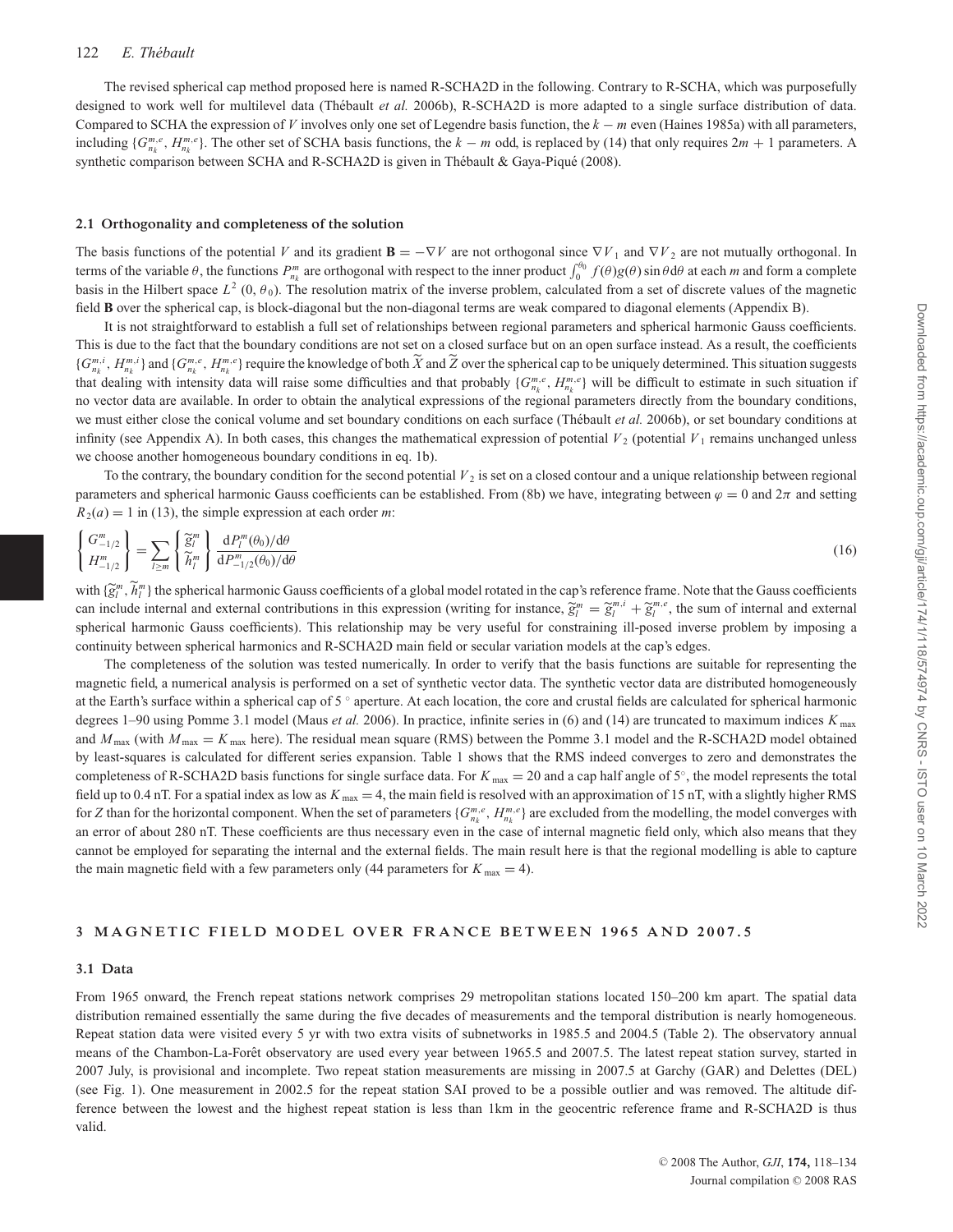**Table 1.** Convergence of R-SCHA2D model towards Pomme3.1 (spherical harmonic degrees  $1-90$  inclusive) according to the maximum spatial index  $K_{\text{max}}$ . RMS 1 gives the error in nT between both models considering all sets of regional parameters. RMS 2 gives the error when the so-called external field parameters are withdrawn.

| <b>KMAX</b>    | RMS <sub>1</sub> | RMS <sub>2</sub> |
|----------------|------------------|------------------|
| 1              | 340.3            | 811.1            |
| $\overline{c}$ | 53.9             | 467.9            |
| 3              | 25.3             | 416.4            |
| $\overline{4}$ | 15.7             | 388.5            |
| 5              | 10.9             | 370.6            |
| 6              | 7.7              | 357.3            |
| 7              | 5.7              | 347.3            |
| 8              | 4.4              | 339.2            |
| 9              | 3.4              | 332.3            |
| 10             | 2.7              | 326.3            |
| 11             | 2.2              | 321              |
| 12             | 1.7              | 316.2            |
| 13             | 1.4              | 311.9            |
| 14             | 1.2              | 307.9            |
| 15             | $\mathbf{1}$     | 304.2            |
| 16             | 0.8              | 300.8            |
| 17             | 0.7              | 297.5            |
| 18             | 0.6              | 294.3            |
| 19             | 0.5              | 291.3            |
| 20             | 0.4              | 288.3            |

**Table 2.** Temporal distribution of the French repeat station measurements posterior to 1965.

|            | 1965 |   |                          | 1967.5 1972.5 1977.5 1982.5 1985.5 1987.5 1992.5 1997.5 |   |                          |                          |             |             | 2002.5 |                          | 2004.5 2007.5            |
|------------|------|---|--------------------------|---------------------------------------------------------|---|--------------------------|--------------------------|-------------|-------------|--------|--------------------------|--------------------------|
| <b>PLO</b> | X    | X | X                        | X                                                       | X | $\overline{\phantom{0}}$ | X                        | X           | $\mathbf X$ | X      | X                        | X                        |
| <b>SEG</b> | Χ    | X | X                        | X                                                       | Х | Χ                        | X                        | X           | X           | X      |                          | X                        |
| <b>NAN</b> | X    | X | X                        | X                                                       | X | X                        | X                        | X           | X           | X      |                          | X                        |
| LAM        | X    | X | X                        | Х                                                       | X | -                        | X                        | X           | X           | X      |                          | X                        |
| <b>LEO</b> | X    | Χ | X                        | X                                                       | X |                          | X                        | X           | X           | X      | Χ                        | X                        |
| <b>MIG</b> | X    | X | X                        | X                                                       | X |                          | X                        | X           | X           | X      | Χ                        | X                        |
| SAI        | Χ    | X | X                        | Χ                                                       | Х |                          | X                        | X           | X           | $X^*$  | $\overline{\phantom{0}}$ | X                        |
| <b>AUV</b> | X    | X | X                        | X                                                       | X |                          | X                        | $\mathbf X$ | X           | X      |                          | X                        |
| <b>CLA</b> | X    | X | X                        | X                                                       | X |                          | X                        | X           | X           | X      | -                        | X                        |
| LEF        | X    | X | X                        | X                                                       | X | $\qquad \qquad -$        | X                        | X           | X           | X      | X                        | X                        |
| <b>NUR</b> | X    | Χ | X                        | X                                                       | X | Χ                        | X                        | X           | X           | X      |                          | X                        |
| <b>NEU</b> | X    | X | X                        | X                                                       | X |                          | X                        | X           | X           | X      |                          | X                        |
| <b>SAL</b> | X    | X | X                        | X                                                       | X |                          | X                        | X           | X           | X      |                          | X                        |
| DEL        | X    | X | X                        | X                                                       | X |                          | X                        | X           | X           | X      |                          | $\overline{\phantom{a}}$ |
| <b>RIE</b> | X    | X | X                        | X                                                       | X |                          | X                        | $\mathbf X$ | $\mathbf X$ | X      |                          | X                        |
| <b>TUC</b> | X    | X | X                        | Х                                                       | Х |                          | X                        | X           | X           | X      | X                        | X                        |
| LIZ        |      |   |                          |                                                         |   |                          | $\overline{\phantom{m}}$ | X           | X           | X      | $\qquad \qquad -$        | X                        |
| GAR        | X    | X | X                        | Х                                                       | X |                          | X                        | X           | X           | X      |                          |                          |
| <b>LEM</b> | Χ    | X | Χ                        | Χ                                                       | Х |                          | X                        | Χ           | X           | Χ      | Χ                        | X                        |
| <b>MAR</b> | X    | X | X                        | X                                                       | X |                          | X                        | $\mathbf X$ | $\mathbf X$ | X      | X                        | X                        |
| <b>CLC</b> | X    | X | X                        | X                                                       | X |                          | X                        | X           | X           | X      | $\qquad \qquad -$        | X                        |
| MAI        | X    | X | X                        | X                                                       | X |                          | Χ                        | X           | X           | X      |                          | X                        |
| VIL        | X    | Χ | Χ                        | Χ                                                       | Х |                          | X                        | X           | X           | X      |                          | X                        |
| <b>FRA</b> | X    | X | X                        | X                                                       | X | -                        | X                        | X           | X           | X      | Χ                        | X                        |
| <b>DRA</b> | Χ    | X | Χ                        | Χ                                                       | X | Χ                        | X                        | X           | X           | X      | Χ                        | X                        |
| AIL        |      |   | $\overline{\phantom{m}}$ | X                                                       | X | -                        | X                        | X           | X           | X      | $\qquad \qquad -$        | X                        |
| <b>BIO</b> | X    | X | X                        | X                                                       | X |                          | X                        | $\mathbf X$ | $\mathbf X$ | X      |                          | X                        |
| <b>HAG</b> | X    | X | X                        | X                                                       | X | X                        | X                        | X           | X           | X      |                          | X                        |
| <b>MAH</b> | X    | X | X                        | X                                                       | X | $\overline{\phantom{0}}$ | X                        | X           | X           | X      | X                        | X                        |

*Note:* The  $*$  symbol is used when the measurement is considered as an outlier.

Prior to the real data inversion, R-SCHA2D was shown to be stable with regard to a normally distributed error of 10 nT added to a set of synthetic data calculated at repeat station locations (Fig. 1). For the purpose of discussion, no correction for external or crustal field contamination is applied to the repeat station data in a first iteration of the modelling. A second and definitive spatiotemporal model will be obtained after crust and external field corrections.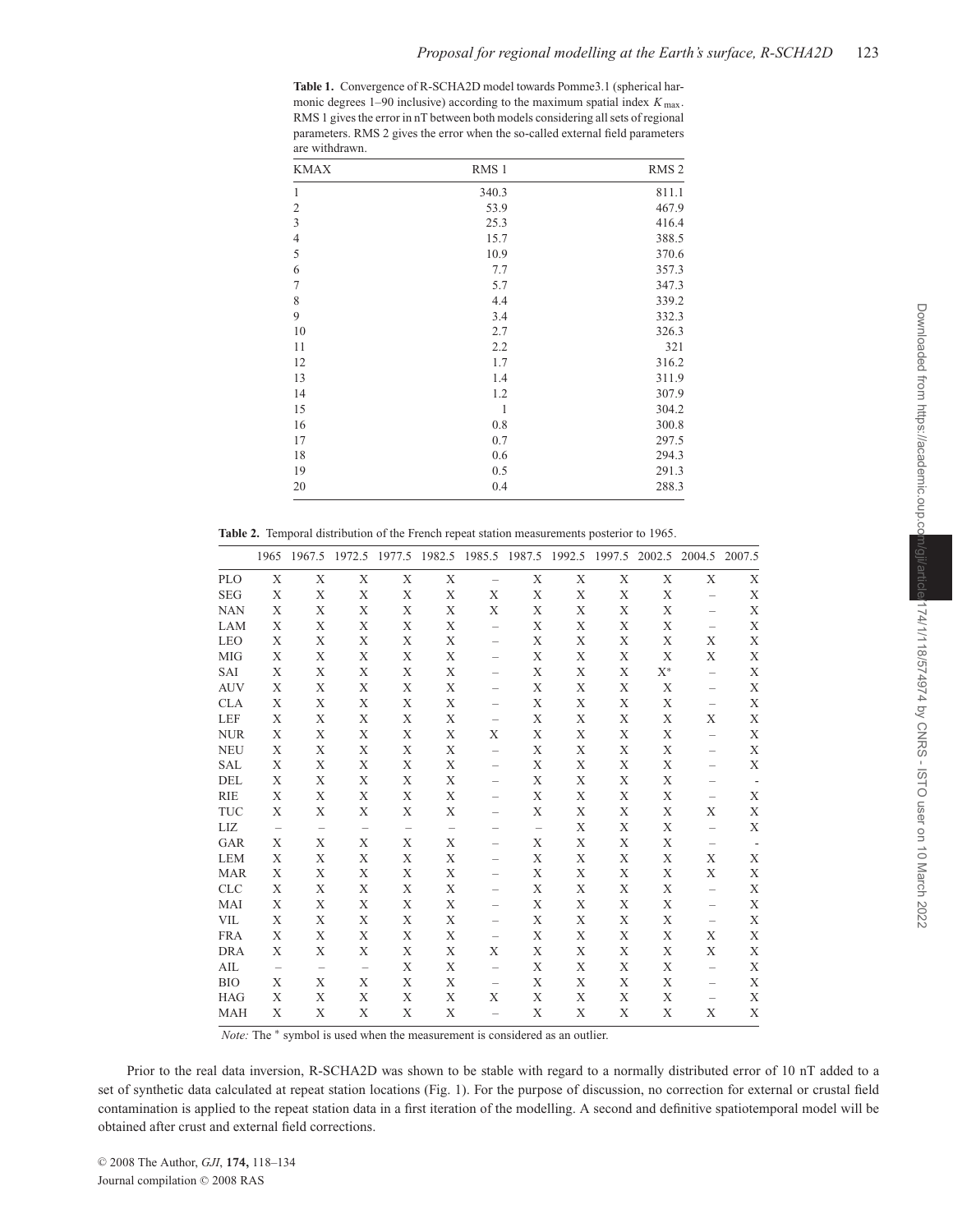

**Figure 2.** R-SCHA2D model in 2000 calculated with uncorrected data. Oscillations in the centre of the figure are due to the strongest lithospheric field anomaly in France: the Paris Basin anomaly. Units are in degree for the Declination D and in nT for Z.

The basis functions developed above are used to model the magnetic field and its secular variation over France between 1965 and 2007.5. The time variation of the regional parameters  $g(t) = \{G_{n_k}^{m,i}, H_{n_k}^{m,i}, G_{n_k}^{m,e}, H_{n_k}^{m,e}, G_{-1/2}^m, H_{-1/2}^m\}$  are represented by the power series for each parameter  $g_n^m(t)$ :

$$
g_n^m(t) = \sum_{q=0}^{Q} \alpha_{q,n}^m t^q.
$$
 (17)

The coefficients  $\alpha_{q,n}^m$  are coestimated in a least-squares sense in space and time. The maximum temporal series expansion is  $Q = 6$ . In the case of a more sparse distribution in space and time, it may be necessary to coestimate the temporal parameters with cubic B-splines (see for instance, Korte & Holme 2003) in order to mitigate the problem of wild oscillations that may occur when using the temporal polynomials. The general least-squares solution is:

$$
\mathbf{g}(t) = (\mathbf{A}^{\mathrm{T}} \mathbf{C}_d^{-1} \mathbf{A} + \gamma \mathbf{E}) \mathbf{A}^T \mathbf{C}_d^{-1} \mathbf{b}(t)
$$

with **A** the operator relating the regional parameters **g** (*t*) and the data **b** (*t*) using the gradient of (6) and (14).  $C_d^{-1}$  is the data error covariance matrix set to identity in the absence of objective criteria for weighting the data. **E** is the damping matrix that can be defined, for instance, as the norm of the regional field with  $\gamma$  the Lagrange multiplier. In this application,  $\gamma = 0$ . The maximum spatial index  $K_{\text{max}}$  in eq. (6) is chosen according to the spatial data distribution. A mean distance of 200 km between two repeat stations imposes a minimum resolvable wavelength of 400 km. For the spherical cap used here, centred on the geographic longitude  $\Phi_0 = 2^\circ$  and latitude  $\Theta = 46.5^\circ$ , with an open half angle of 5 ◦, a model up to 400 km wavelength corresponds to *K* max = 4. The data distribution does not bear higher series expansion if the inverse problem is not regularized.

# **3.2 Initial model and corrections**

The total inversion standard deviation is 28 nT and a stable residual is obtained for each component for each epoch. The average RMS over the whole time-series is 23 nT for *X*, 20 nT for *Y* and 24 nT for *Z*. The comprehensive CM4 model (Sabaka *et al.* 2004) including core and lithospheric field contributions gives an RMS of 43 nT for *X*, 41 nT for *Y* and 53 nT for *Z* between 1965 and 2002.5. To that respect, the regional model is superior to CM4 because it takes the regional crustal sources and the residual external field into account. According to Table 1, an error of 15 nT is expected when a perfect set of main field data is modelled. The obtained RMS in the real situation is twice as large. Removing a known main field model (i.e. detrending the data) before carrying out the inverse problem does not improve the misfit. The misfit does not come either from a convergence problem because of the large wavelengths or from a systematic high noise level in the repeat station measurements. As it is discussed below, repeat stations lie on local crustal anomalies. This relatively high RMS reveals that there is power in the data at wavelengths shorter than those included in the model. A sketch of the main field is provided in Fig. 2 for epoch 2000 that shows oscillations as a result of the lithospheric field contamination.

# *3.2.1 Crustal bias*

Theoretically, it should be possible to identify the parameters that do not vary with time. They should account for the lithospheric static field. However, it is difficult to isolate the parameters that exhibit nearly no time variation because of various sources of error like the modelling errors (due to the low spatial index in the series expansion) and external and crustal fields contaminations. When plotting the difference between the regional main field models and CM4 every year between 1965 and 2002.5, quasi-static features, shown in Fig. 3 for the *Z* component,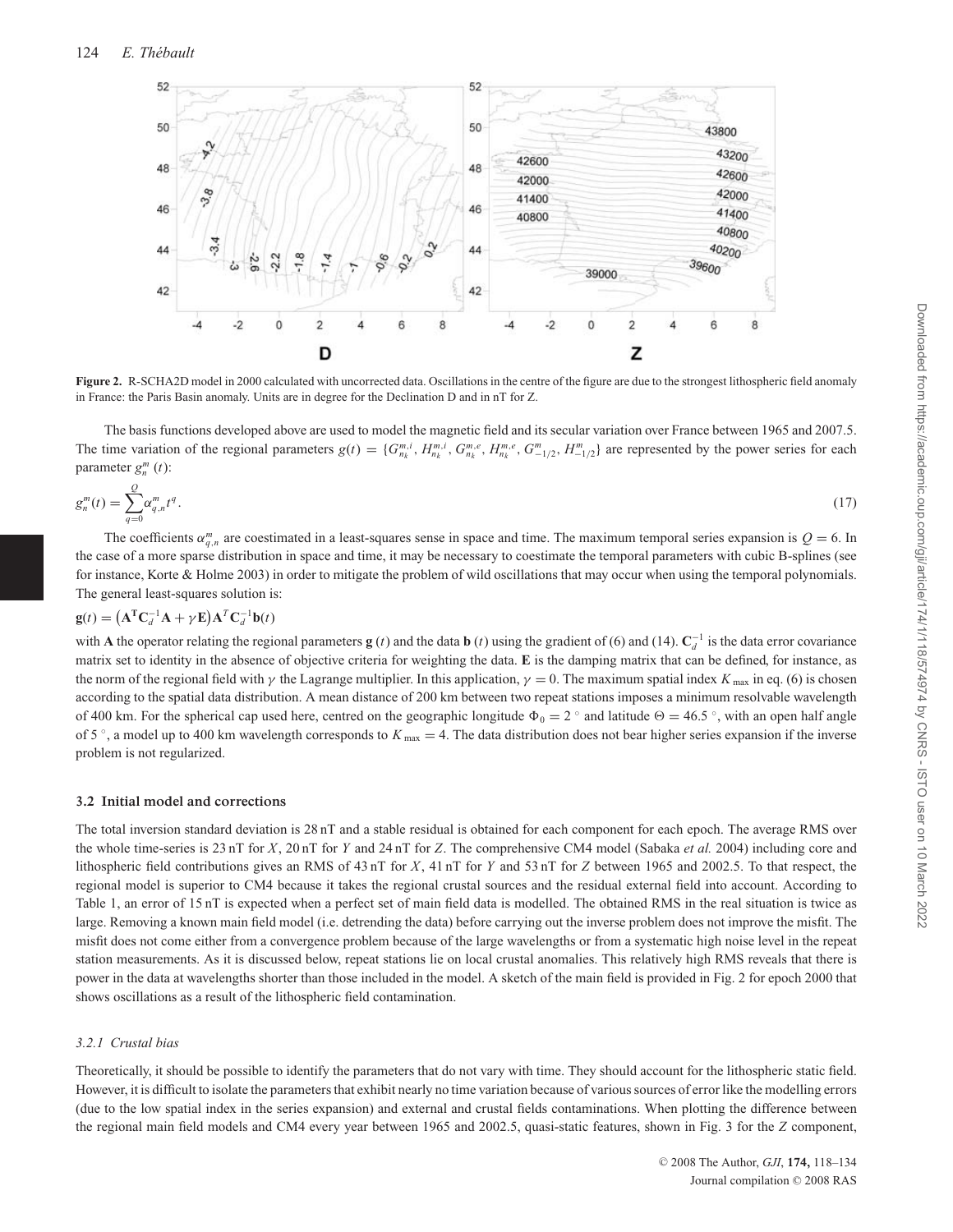

**Figure 3.** Average difference between R-SCHA2D and CM4 models over all epochs. The *Z* component shown here is quasi-static (filled contours) and correlates well with the *Z* component of the lithospheric field at 400 km wavelength (black countour lines). Solid lines represent positive values, dashed lines represent negative values, contour spacing is 5 nT.

become visible. A magnetic field positive difference is visible in the northern part of France and two negative lobes in the southern part. There is also a positive difference in the Eastern part over the Marlenheim (MAH) repeat station (Fig. 1). These features are reminiscent of the lithospheric field model over France (Thébault et al. 2006a). The R-SCHA lithospheric field model calculated for wavelengths larger than 400 km compares well with the quasi-static features obtained in this study. This comparison, shown in Fig. 3 shows that the regional model also captures the essence of the lithospheric field over France for each epoch. The main magnetic anomaly over France at 5 km altitude, the Paris Basin Anomaly, has an amplitude comprised between −150 and 300 nT that is consistent with the crustal bias observed at the repeat stations. This crustal bias is responsible for the spatial oscillations in Fig. 2. These oscillations are genuine over central France but spread over large distances in regions where no data are available. They hamper the robust estimation of the secular variation from the regional parameter derivatives.

# *3.2.2 External field contamination*

Another effect overlaps with the secular variation over France. The original data were reduced to the Chambon-La-Forêt observatory annual means and there is a good evidence that the parameter oscillations are partly correlated with the 11 yr solar cycle activity. This appears, for instance, when comparing measurements with the CM4 model. A magnetic jerk is conceived as a sudden change in the slope of the secular variation. Unfortunately, the solar cycle overlap with the apparent periodicity of jerk occurrence over France, roughly every 10 yr since 1969. Repeat station data are smeared with this small effect that contaminate the regional parameter time derivatives. The problem concerning the internal or external origin of the magnetic field sudden changes remains to be clarified at regional scales and the overlap between 'fast' internal and 'slow' external variations will be problematic until a good method for separating internal and external fields is found. Till then, the regional model will strongly depend on data pre-processing and on our ability to identify and filter out the unwanted contributions.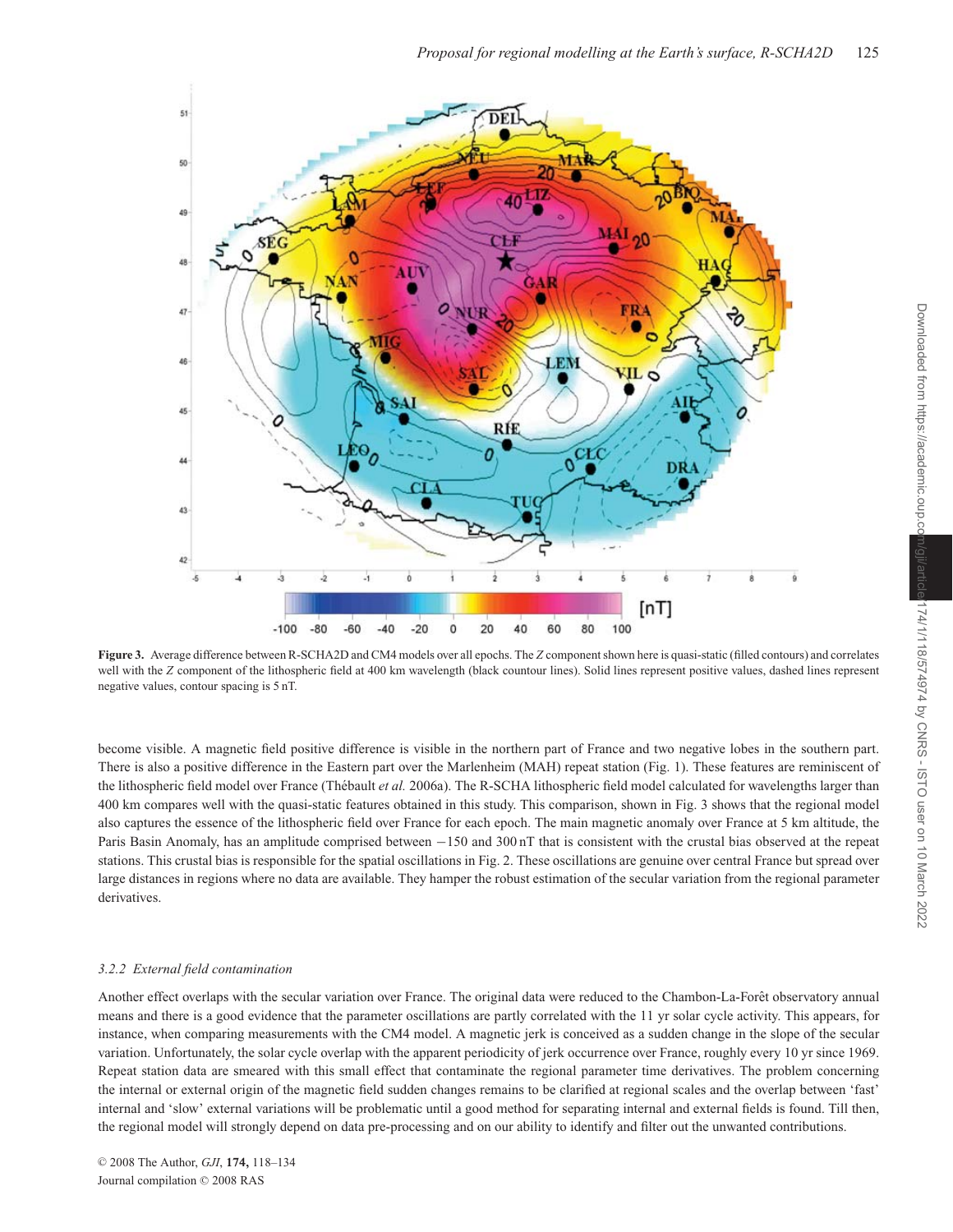

**Figure 4.** The external field template is calculated by comparing CM4 and CLF annual means. The procedure is described by Verbanac *et al.* (2007). The residual is anticorrelated with the Ap solar index showing that CLF annual mean observatory are contaminated with long-term external fields.

#### **3.3 A 'clean' regional field model**

A second iteration of the modelling is performed using data corrected for the crustal and external fields. The crustal bias at the repeat station is estimated from the R-SCHA lithospheric field model over France (Thébault *et al.* 2006a). The principle of the *ad hoc* external correction applied is the same as in Korte & Thébault (2007) and relies on the CM4 model calculated between 1965 and 2002.5 (Sabaka *et al.* 2004). The CM4 main field annual means calculated at Chambon-La-Forêt are subtracted from the Chambon-La-Forêt annual means, then a constant value for each magnetic field components is removed. This leaves us with an estimate of the solar cycle effect at the observatory between 1965 and 2002.5 that is assumed to influence the repeat station data reduction to the same accuracy. This template is then subtracted from repeat station data. The external field correction template, shown in Fig. 4, is comparable to Fig. 5(a) of Verbanac *et al.* (2007). The external field contamination is particularly prominent for the North component of the magnetic field and the correction is more efficient on this component (Fig. 5). Note that the external field correction is not made for data posterior to 2002.5. The total inversion standard deviation is now 13.8 nT with RMS of 11, 10 and 12 nT, respectively for *X*, *Y* and *Z*. These values are consistent with the error predicted in Table 1.

A few magnetic field models between epochs 1970 and 2007.5 are sketched in Figs 6 and 7. For simplicity the declination *D* and the vertical component *Z* are represented only. *D* is directly computed from *X* and *Y*. The R-SCHA2D main field model is stable and is equivalent to the comprehensive model after crustal and external field correction. The deviations between CM4 and R-SCHA2D are notable in oceanic regions where no repeat station data were available. Note that spurious oscillations are noted in 2007.5 as a result of the two missing data for Garchy (GAR) and Delettes (DEL). Moreover, the provisional data are potentially noisier as no external field correction was applied. The model is thus less constrained by the data than for other epochs. In any case, this 'clean' main field model no more exhibits oscillation (compare Figs 2 and 7 in 2000.0) thanks to the crustal and external field corrections.

## **3.4 Secular variation modelling**

Compared to a model obtained with homogeneously distributed data in space, the situation is stable for the main field but suffers from edge effects. These edge effects are enhanced when computing the temporal derivative of the magnetic field. In order to remedy this difficulty the secular variation models are calculated with the regional parameters to the spatial index  $K_{\text{max}} = 2$  only. The purpose is to show the ability of R-SCHA2D to directly process the data. However, it is important to keep in mind that the secular variation model is more stable when modelling the time differences of repeat station measurements (see Haines, 1993 for a discussion). According to the modelling method, the *G*<sup>0</sup> Gauss coefficient reveals the time variation of the component *Z* averaged over the spherical cap. In the same vein, {*G*<sup>*m*</sup> −1/2, *H*<sup>*m*</sup> −1/2} are specific to the magnetic field horizontal component along the closed contour  $\partial \theta_0 \Omega$  at  $r = a$ . It is thus interesting to compare the time evolution of both types of coefficients. Fig. 8 shows the time variation of  $G_0^0$  and  $G_{-1/2}^0$  and their time derivative. The time derivative of  $G_{-1/2}^0$ , for instance, has points of inflexion occurring at the times when geomagnetic jerks are recorded at the Chambon-La-Forêt observatory in 1969, 1981, 1991 and 2000. The occurrence for these events are not exact in the R-SCHA2D secular variation model as a result of the poor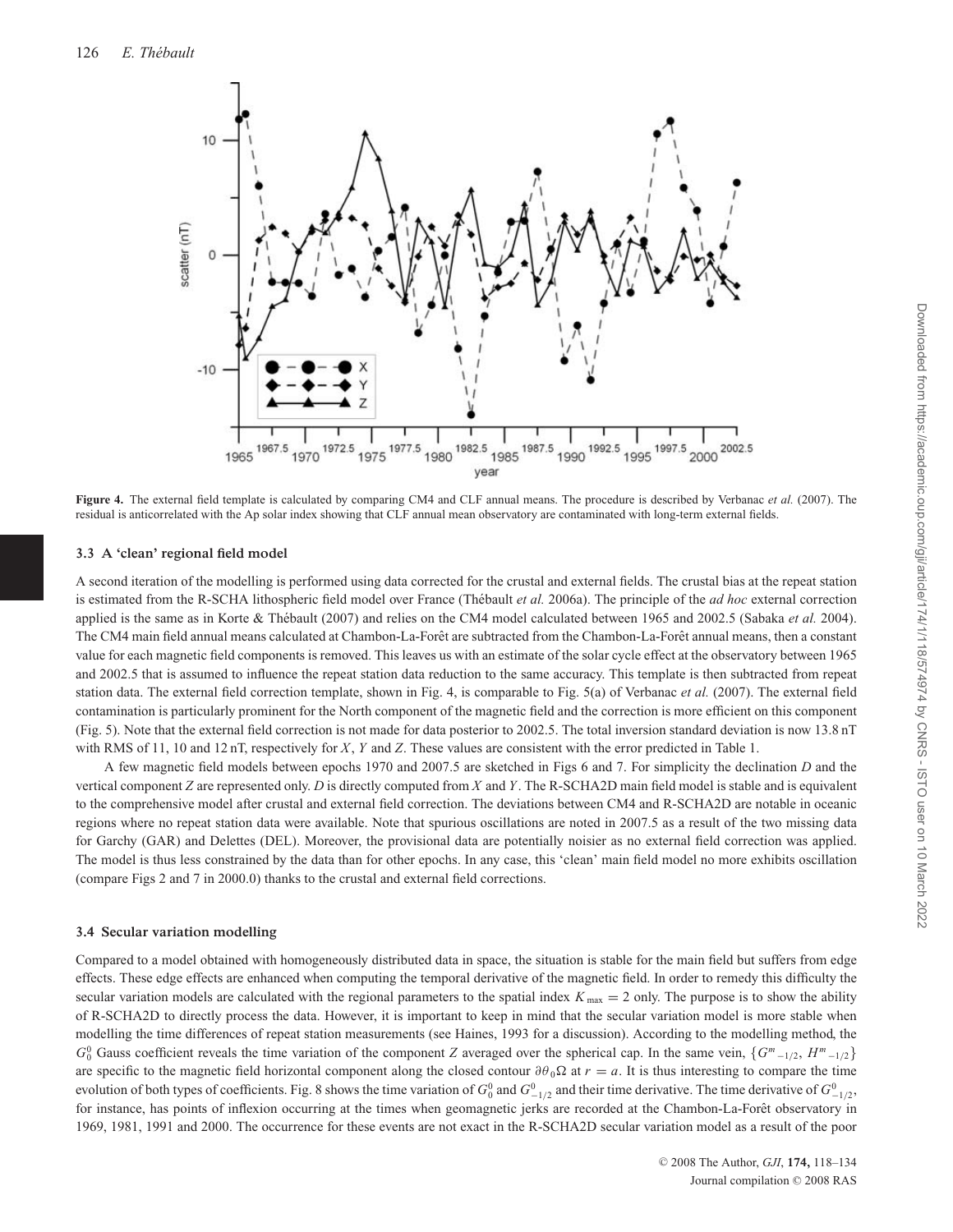

Figure 5. The template of Fig. 4 is substracted at each repeat station for epochs between 1965 and 2002.5. The scatter at each repeat station before (in black) and after (in grey) the correction is shown for *X*, *Y* and *Z*. The correction is particularly efficient on the *X* component.

temporal resolution of repeat station measurements. The analysis of  $G_0^0$  shows that the vertical components varied from 40 900 nT in 1965 to about 41 700 nT in 2007 in average over France. The variation of *Z* per year (20 nT yr<sup>-1</sup> in average) is slightly lower than for  $G^0_{-1/2}$ . The temporal derivative of  $G_0^0$  also seems to 'miss' the 1991 geomagnetic jerk confirming that *Z* is less sensitive to geomagnetic jerks. The other parameter variations are also relatively smooth with time but not linear. Changes in slope appear occasionally that show that the geomagnetic jerks are detected in the regional parameters themselves. This kind of result is difficult to reach when modelling the magnetic field at a global scale because geomagnetic jerks are usually not worldwide in occurrence (Chambodut & Mandea 2005). The magnetic power of a jerk may be strong over a specific region but weak at the global scale and the overall error on the coefficients is usually too high to isolate the real statistical variations of a spherical harmonic coefficient (Olsen & Mandea 2007). Chambodut & Mandea (2005) showed that the dates of jerk occurrence are relatively homogeneous over the entire European continent. This is why clear spikes are observed in the regional parameters derivatives over a smaller region like France.

The secular variation obtained directly from the parameter derivatives also suffers from errors near the edges (in time and space). Some of the problem are identified as coming from the modelling error as a result of the low spatial and series expansion. The absolute error estimated in the case of perfect synthetic data is  $2 \text{ nT yr}^{-1}$  for the secular variation. The expected relative error thus does not exceed 10 per cent for the three components for a model interpolated on a regular grid. Figs 9 and 10 show the regional secular variation model at various epochs. When the difference between R-SCHA2D and CM4 is less than 2 nT yr<sup>−</sup>1, the contour lines of CM4 are not labelled. In general, the R-SCHA2D model is consistent with CM4 but the difference is slightly increasing from 1990. R-SCH2D and CM4 secular variation have sometimes different magnitudes as the regional model is smoother in time than the CM4 model. In 2005.5, the comparison is done with the POMME 4 model, an update of POMME 3 (Maus *et al.* 2006) that spans epochs from 2000 to 2007.5. From 2005.5, the model seems to be less stable than for previous epochs because of the two mission repeat station measurements (GAR and DEL) and, again, because other sources of noise were not corrected for at this epoch. The power series expansion may also cause this behaviour near the edges of the time range 1965 2007.5.

For the whole time span, the secular variation model is calculated at the Chambon-La-Forêt observatory (Fig. 11). The secular variation model is directly compared with CLF annual means (not corrected for the 11 yr solar cycle) and the CM4 secular variation. The R-SCHA2D secular variation model is in good agreement even though it is evident from Fig. 11 that R-SCHA2D suffers from a lack of temporal resolution as a result of the average 5 yr interval between two repeat station measurements. This poor temporal resolution explains the differences seen in Figs 9 and 10 between R-SCHA2D and CM4. It is worth noting that R-SCHA2D secular variation model has a possible instability near the epoch 2007 for *Z*. The change of slope is too steep after 2005 to be realistic and, in the future, cubic splines will be used for the time basis functions. Note also that fast secular acceleration occurring within 5 yr intervals could induce a shift in the R-SCHA2D modelling, or a wrong localization of jerks, due to the poor 5 yr temporal resolution or the measurements. For this reason, the 2000 geomagnetic jerk is perhaps not really seen in the R-SCHA2D model (the acceleration does not have the correct sign in Fig. 11 for *Y* : while it is a local maximum in R-SCHA2D, it is a local minimum in the CLF annual means) but the change of slope probably results from the average of the 1996 and the 2003 geomagnetic impulses clearly visible in the CLF observatory data. This shift is also visible in the parameters (Fig. 8). To the contrary,

© 2008 The Author, *GJI*, **174**, 118-134 Journal compilation © 2008 RAS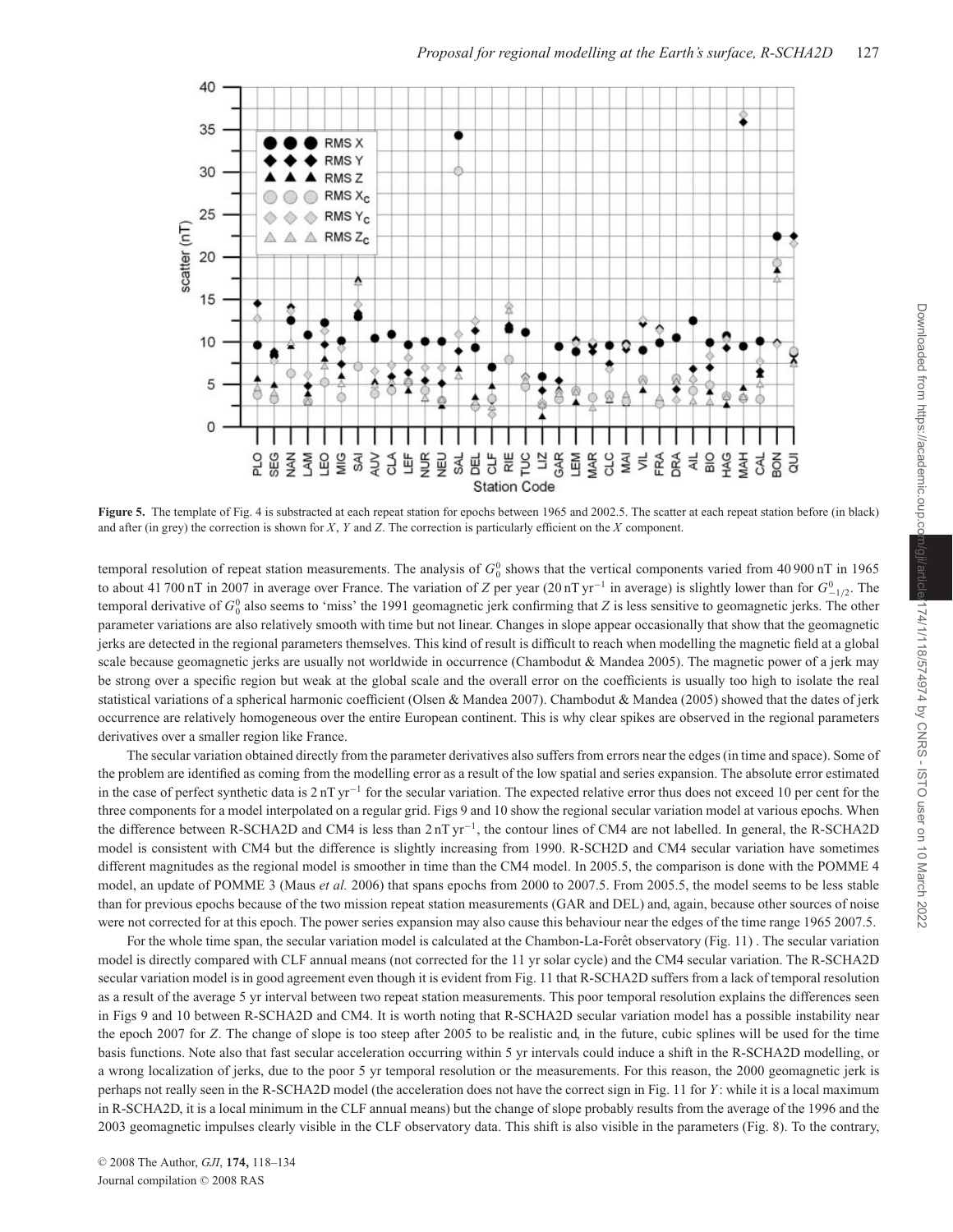

**Figure 6.** R-SCHA2D main field model for epochs 1970 (top panel), 1980 (middle panel) and 1990 (bottom panel) in solid line. The CM4 model is sketched in dashed line. The *X*, *Y* and *Z* R-SCHA2D components are extrapolated on the regular grid (dots on the top left-hand side) and the declination is calculated from *X* and *Y*.

the 2003 jerk, which is not worldwide in occurrence but mostly located in a rather limited area near 90◦E (Olsen & Mandea 2007) and so weak over France, is correctly located in the curve showing  $\partial Z/\partial t$  because there is no fast variation neither before nor after this event on this component (and obviously because the nearest repeat station measurements were done in 2002.5).

# **4 CONCLUSION**

R-SCHA2D is an approach designed to work with data recorded at nearly constant altitudes although its behaviour with altitude was not thoroughly tested. So far, it seems that the reliability of the upward/downward continuation of R-SCHA2D models depends on their spectral content; upward/downward continuation being more reliable when dealing with smaller wavelengths than the cap's size. The R-SCHA2D is the solution of an incomplete boundary value problem. This comes from the fact that potential theory requires a closed surface to uniquely determine the solutions of a boundary value-problem. However, as explained in the first section of this paper, and in Appendix A, the chosen basis functions are arguably the most convenient for modelling the main geomagnetic field and its secular variation. This approach suffers from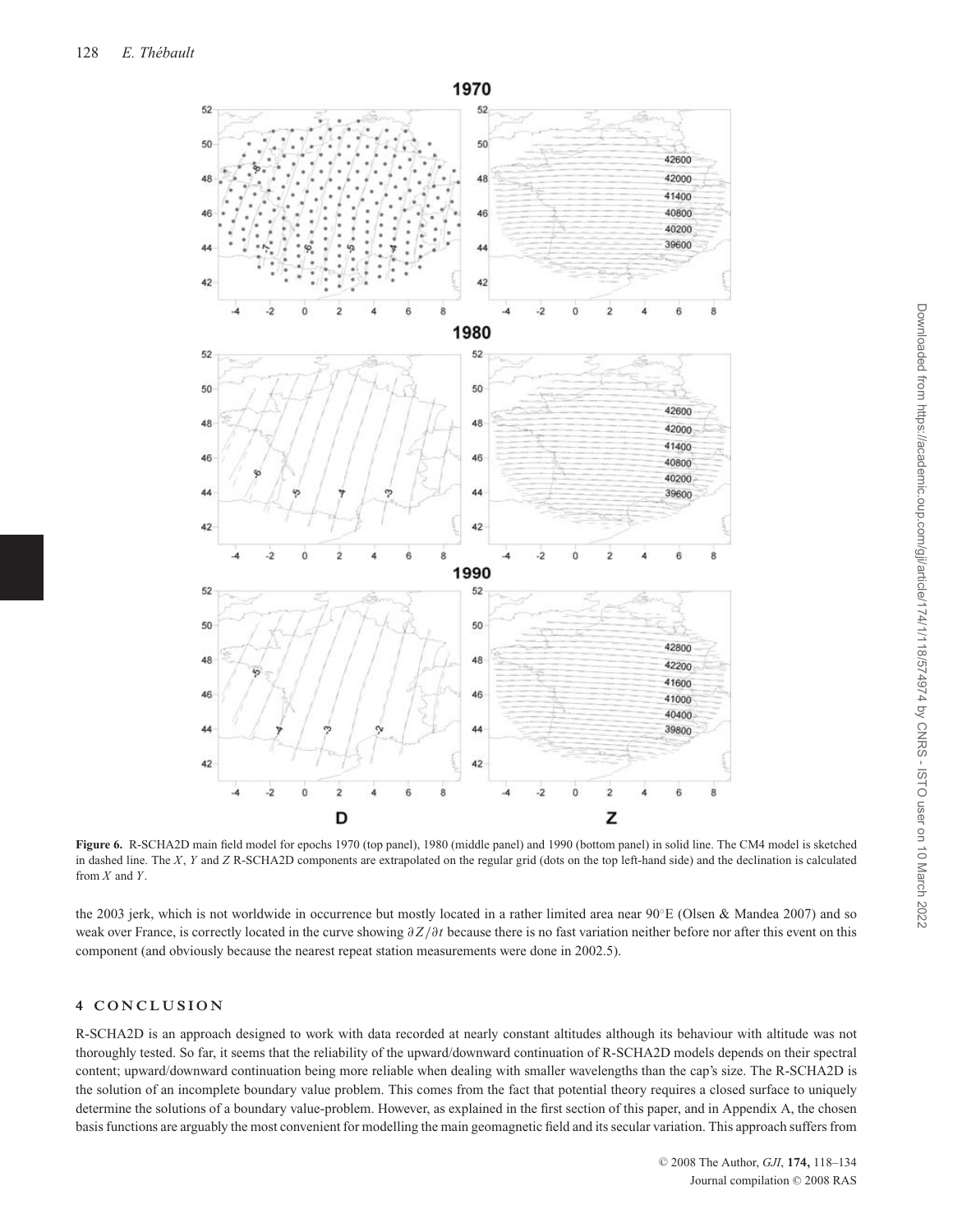

Downloaded from https://academic.oup.com/gji/article Downloaded from https://academic.oup.com/gji/article/174/1/118/574974 by CNRS - ISTO user on 10 March 2022174/1/118/574974 by CNRS - ISTO user on 10 March 2022

**Figure 7.** Same as Fig. 6 for epochs 2000, 2005 and 2007.5.

some of the drawbacks existing in SCHA such as the theoretical inability to separate internal and external fields and poor downward/upward continuation outside the altitude of the dominion of data. The first problem seems inherent to any regional modelling (Thébault *et al.* 2006b) and the second is imposed by the assumption of data availability at one surface only. Knowing these limitations, the main advantages are that the total set of basis functions is complete and that we were able to represent the main geomagnetic field and its secular variation at a regional scale. Taking all care to generalize the results of this paper (because regional models depend on the spherical cap dimensions), it thus means that any magnetic field recorded at the Earth's surface in a region can be modelled with R-SCHA2D without apparent restriction. In addition, the resolution matrix of the inverse problem is block-diagonal but the non-orthogonality terms are rather weak. This makes R-SCHA2D less sensitive to data gaps and noise and it is possible to represent large magnetic field structures with few parameters without regularization. These assertions were verified numerically using a set of noisy synthetic vector data equally and sparsely distributed calculated with a spherical harmonic model from degree 1 to 90. All the more, some regional parameters have a physical meaning, either related to the average value of the vertical magnetic field, the coefficient  $G_0^0$  for instance, or more related to the horizontal geomagnetic field, like  $G_{-1/2}^0$  (that is the average of the  $\overline{X}$  component along the closed spherical cap contour). This offers new perspectives towards the elaboration of a suitable spectral analysis from the regional parameters, an important tool difficult to establish at a regional scale as was shown by Haines (1991).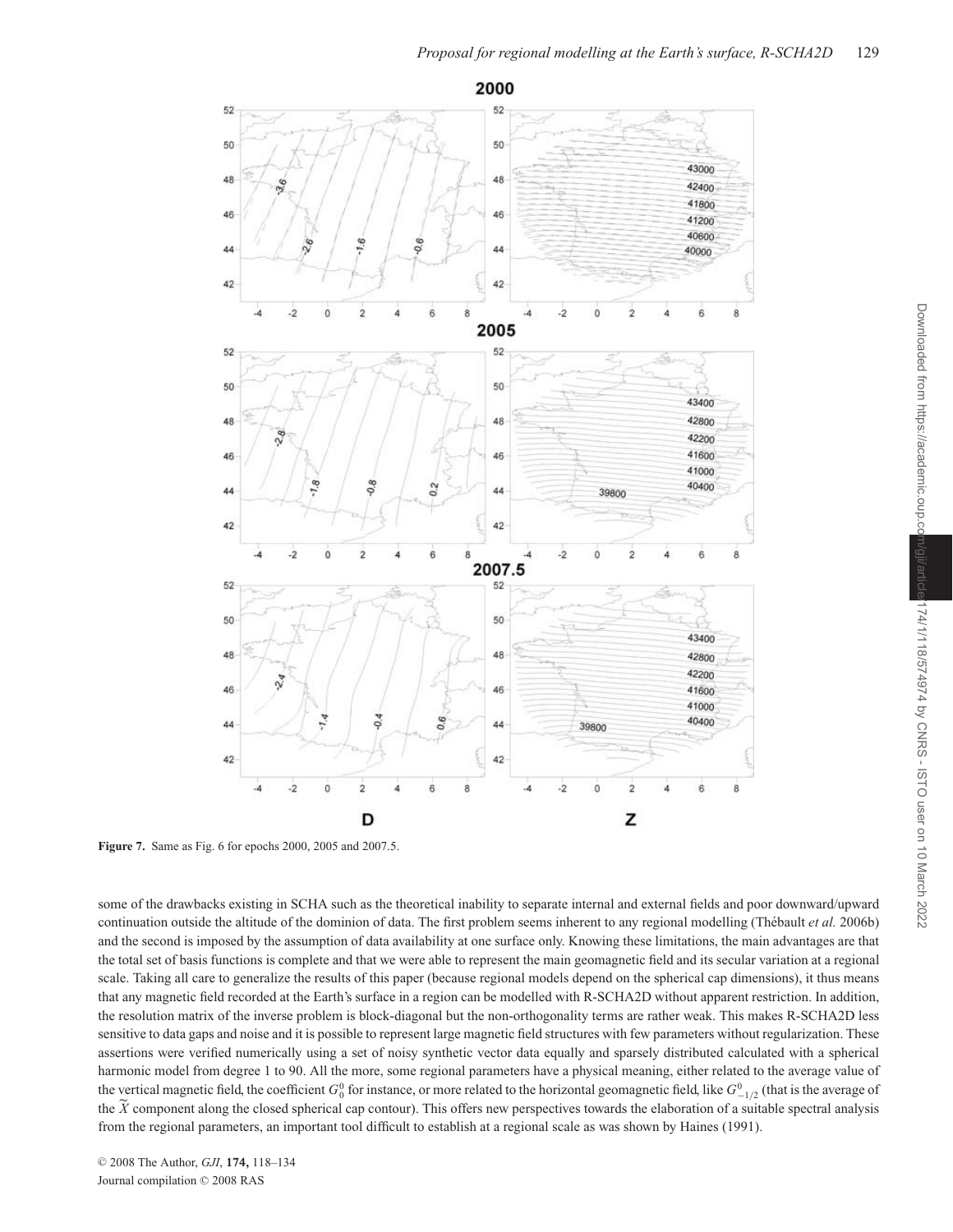

**Figure 8.** Two regional parameters and their temporal derivatives are sketched between epochs 1965 and 2008. The derivatives of  $G_0^0$  show the 1970, 1981 and 2000 geomagnetic jerks (right panel). The temporal derivative of  $G^0_{-1/2}$  also detects the 1991 geomagnetic jerk.



**Figure 9.** R-SCHA2D secular variation model for epochs 1967.5, 1975 and 1985. Solid lines are R-SCHA2D SV model and dashed lines are CM4 SV model. Contour line spacing is  $2 \text{ nT yr}^{-1}$ .

R-SCHA2D was applied to repeat station data over France between epochs 1965 and 2007.5 with a minimum of data pre-processing. The regional parameters were found to smoothly vary between epochs. In particular, it was possible to derive the secular variation directly from the model coefficients and to identify the geomagnetic jerks that were recorded over France from 1965 to 2007.5 in the parameters themselves. The importance of data pre-processing for the derivation of secular variation model came out from this first analysis because systematic noise related to the 11 yr solar cycle activity overlapped with the geomagnetic jerk occurrence. This was due to repeat data reduction to annual mean observatory. The regional model also showed that is was possible to capture the large structures of the lithospheric field from repeat station measurements. This result is two-sided, it is satisfactory because it proves the ability of R-SCHA2D to highlight the smallest possible structures but, at the same time, it demonstrates how difficult it is to disentangle the magnetic signals at regional scales. These small structures also have the ability to spoil the model time derivative and create oscillations in regions were no data were available. With these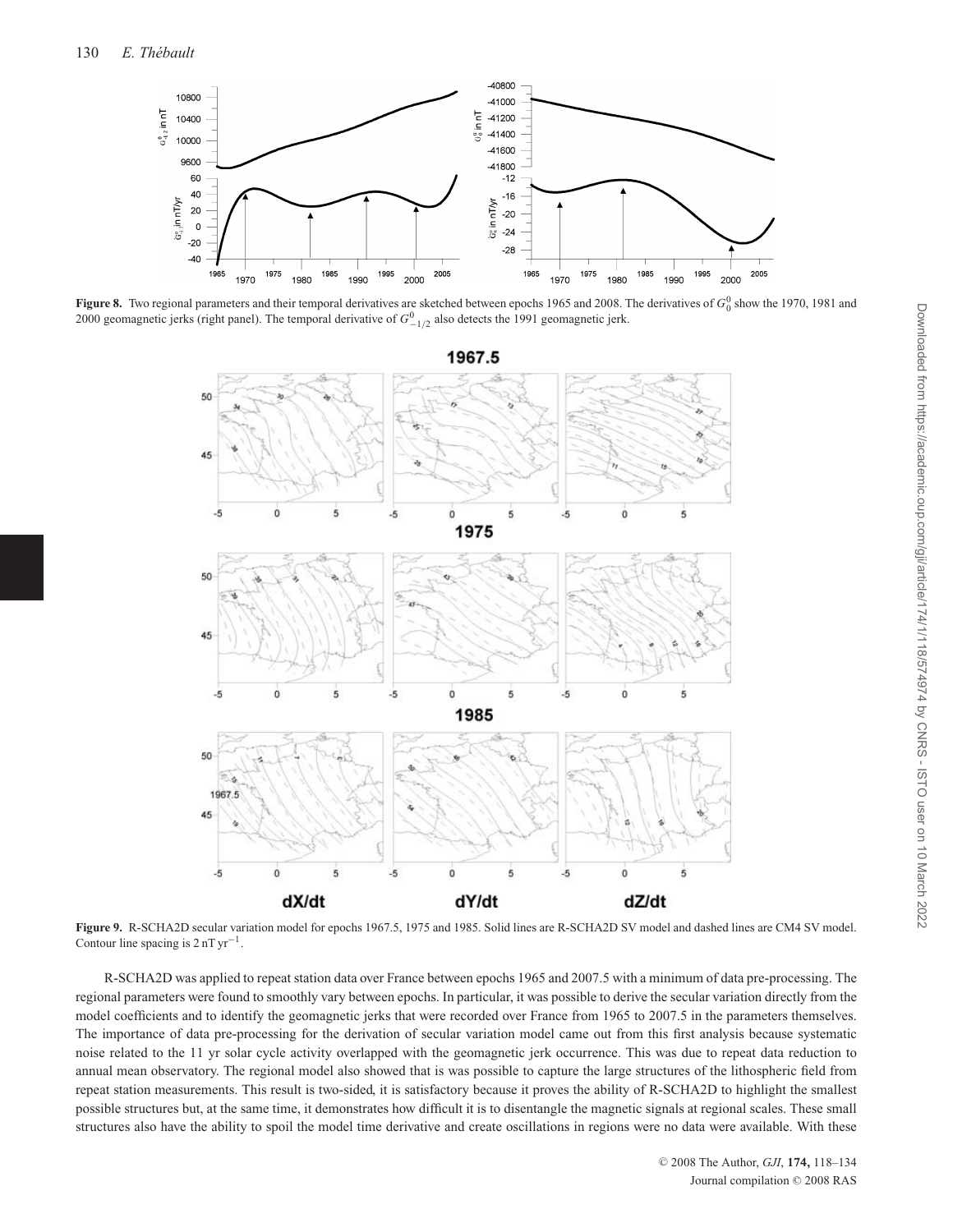

**Figure 10.** Same as Fig. 9 but for epochs 1995, 2000 and 2005.5. When dashed lines are labelled, it means that the difference between CM4 and R-SCHA2D is greater than 2 nT yr<sup>−</sup>1. Contour line spacing is 4 nT yr<sup>−</sup><sup>1</sup> for *X* and 2 nT yr−<sup>1</sup> for *Y* and *Z*.

very simple corrections, the definitive regional model and its secular variation are very consistent with the comprehensive CM4 model even though the temporal resolution is coarser. Another approach, more efficient for representing the secular variation, will consist in performing a fit by taking the first central difference between two successive measurements. This so-called 'time-derivative' fit removes the crustal field contamination and thus stabilizes the secular variation model. It was not presented here because the purpose of this work was to test the efficiency of R-SCHA2D in a general case. More sophisticated data processing and inverse modelling method may be envisaged.

An aside of this work was to investigate for possible secular variation anomaly over France. The results are not conclusive as it is not possible to find any convincing temporal regional variations. However, there is an increasing difference between CM4 and the R-SCHA2D regional model between 1990 and 2007.5 that is tenuous but larger than the estimated modelling error. The source of this difference remains to be investigated by a 'time-derivative' fit and requires a specific strategy that exceeds the scope of this work.

It was possible to derive a spatiotemporal magnetic field model over France with a method obeying Laplace equation independently from global models but the regional modelling technique did not bring improvements over a spherical harmonic approach over France for the study of the main magnetic field. In fact, the comprehensive model CM4 is doing a good job in that areas between 1960 and 2002.5. It is important to stress that the CM4 is well constrained over Europe but it is reckoned to be less reliable, particularly in the Southern hemisphere or isolated area, like in Antarctica (De Santis *et al.* 2002) or South Africa (Kotzé 2002). Moreover, global models have non-negligible crustal bias that can be corrected for at a regional scale considering jointly aeromagnetic and satellite data over a given region (Thébault *et al.* 2006a). The same lithospheric field model can then be added back to R-SCHA2D in order to derive national magnetic field models updated for navigational purposes. The method is in its infancy but it is reasonable to foresee various applications involving any kind of spatiotemporal magnetic field variations.

## **ACKNOWLEDGMENTS**

I would like to record my gratitude to the team of the Observatoire de Chambon-La-Forêt, especially to Arnaud Chulliat, Kader Telali and François Truong, who provided me with the provisional repeat station data. The result of Appendix A, concerning the limit at infinity of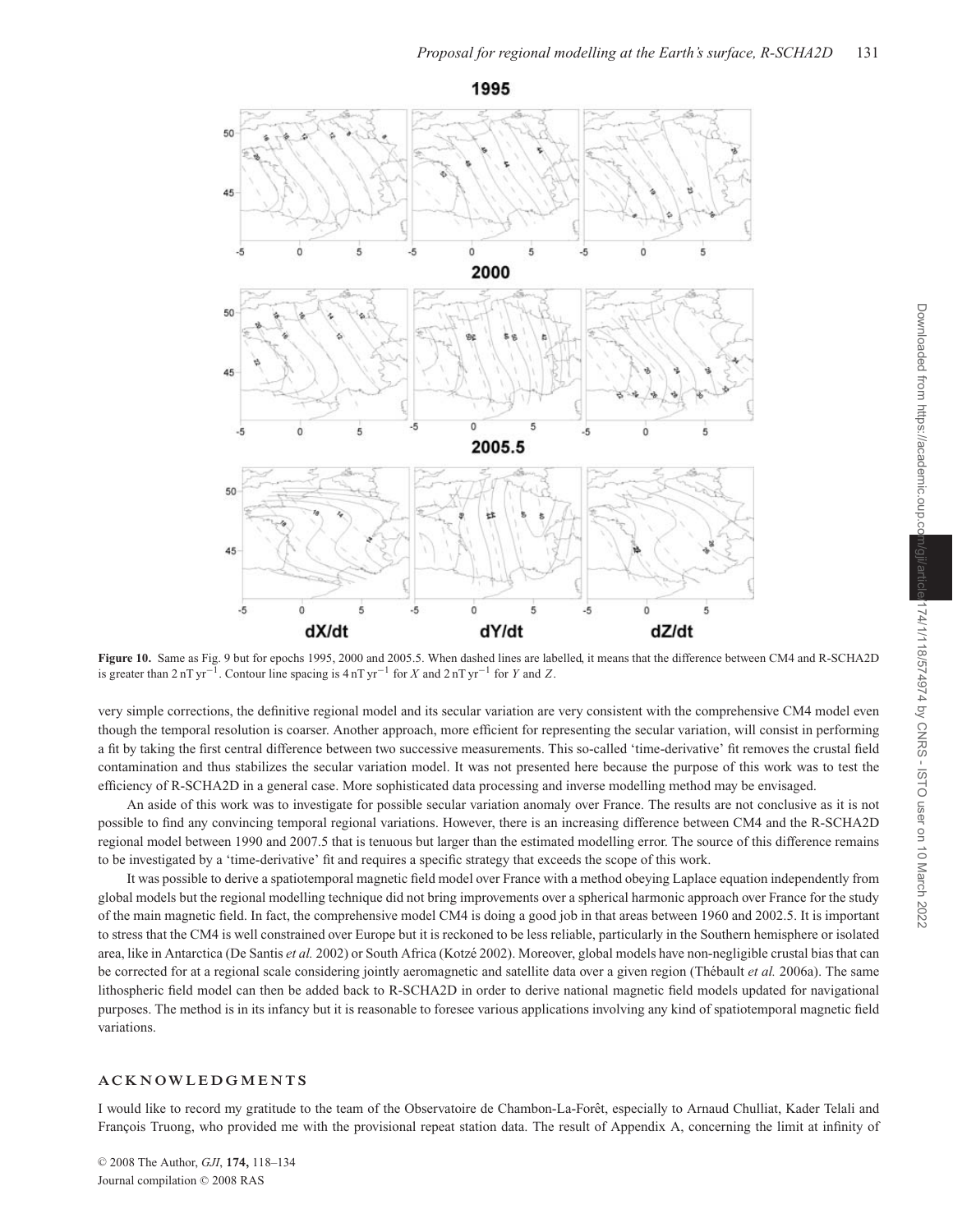

Figure 11. The R-SCHA2D secular variation model is calculated at the Chambon-la-Forêt observatory between 1965 and 2008 (pink line). The blue line is the CM4 secular variation model and the dashed line is the secular variation derived from CLF annual means.

R-SCHA, benefited in 2004 from discussions with J.P Hoffbeck, a graduate student from ENS, and with Jean-Jacques Schott from EOST. J.M Torta and an anonymous reviewer are acknowledged for their constructive comments. This is the IPGP contribution number 2344.

# **REFERENCES**

- Abramowitz, M. & Stegun, A., 1965. *Handbook of Mathematical Functions,* Dover, Mineola, NY.
- Bullard, E.C., 1967. The removal of trend from magnetic surveys, *Earth planet. Sci. Lett.,* **2,** 293–300.
- Chambodut, A. & Mandea, M., 2005. Evidence for geomagnetic jerks in comprehensive models, *Earth Planets Space,* **57**(2), 139– 149.
- De Santis, A. & Falcone, C., 1995. Spherical cap models of Laplacian potentials and general fields, in *Geodetic Theory Today,* pp. 141–150, Springer, New York.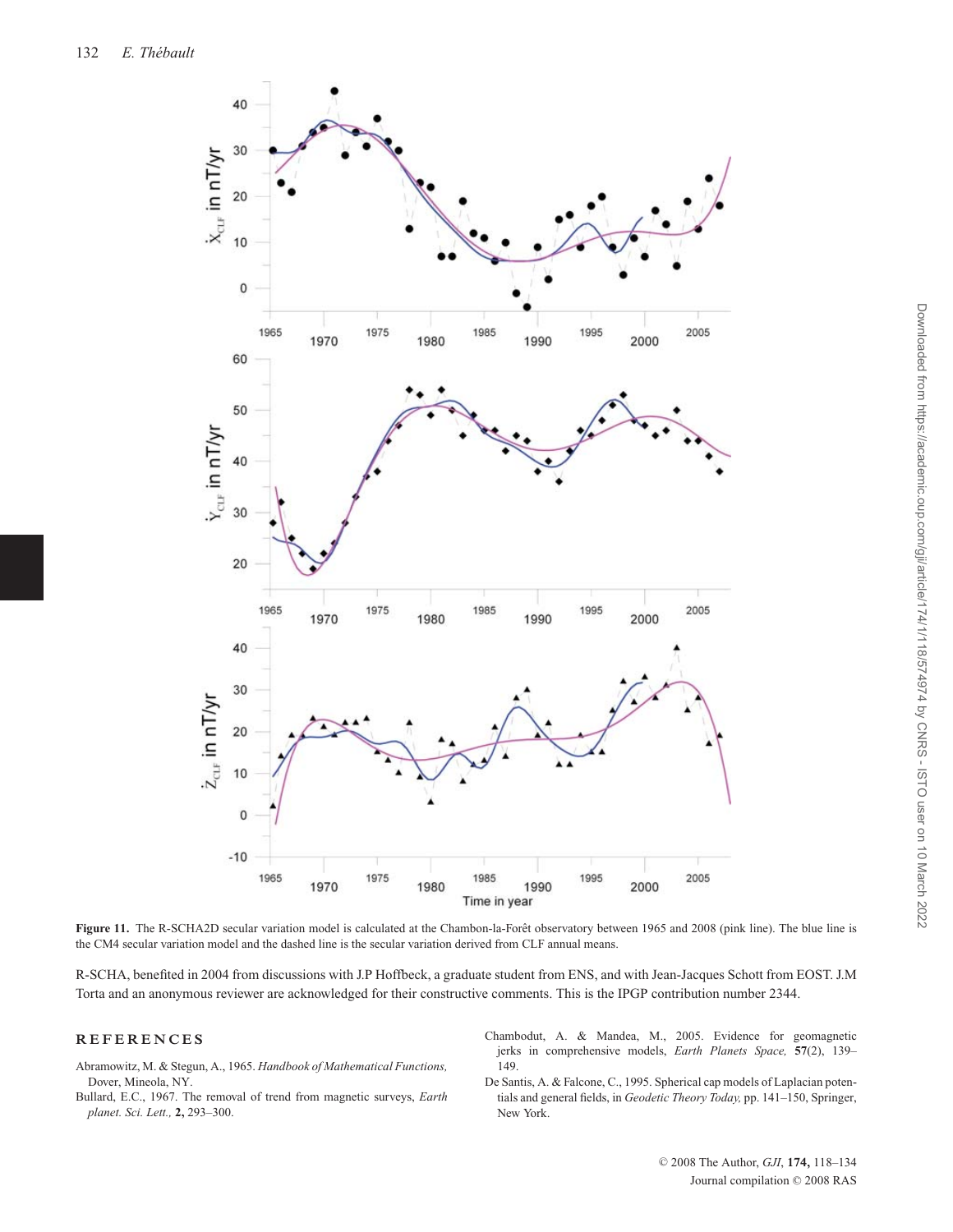- De Santis, A., Battelli, O. & Kerridge, D.J., 1990. Spherical cap harmonic analysis applied to regional field modelling for Italy, *J. Geomag. Geoelectr.,* **42,** 1019–1036.
- De Santis, A., Torta, J.M. & Lowes, F.J., 1999. Spherical cap harmonics revisited and their relationship to ordinary spherical harmonics, *Phys. Chem. Earth,* **24**(11–12), 935–941.
- De Santis, A., Torta, J.M. & Gaya-Piqué, L.R., 2002. The first Antarctic geomagnetic Reference Model (ARM), *Geophys. Res. Lett.,* **29**(8), 1192, doi:10.1029/2002GL014675.
- Haines, G.V., 1985a. Spherical cap harmonic analysis, *J. geophys. Res.,* **90,** 2583–2591.
- Haines, G.V., 1985b. Magsat vertical field anomalies above 40◦ spherical cap harmonic analysis, *J. geophys. Res.,* **90,** 2593–2598.
- Haines, G.V., 1991. Power spectra of sub-periodic functions, *Phys. Earth planet. Inter.,* **65**(3), 231–247.
- Haines, G.V., 1993. Modelling geomagnetic secular variation by main-field differences, *Geophys. J. Int.,* **114,** 490–500.
- Haines, G.V. & Torta, J.M., 1994. Determination of equivalent current sources from spherical cap harmonic models of geomagnetic field variations, *Geophys. J. Int.,* **118,** 499–514.
- Hobson, E.W., 1965. *The Theory of Spherical and Ellipsoidal Harmonics,* 2nd edn, Chelsea, New York.
- Kim, H.R., von Frese, R.R.B., Golynsky, A.V., Taylor, P.T. & Kim, J.W., 2004. Application of satellite magnetic observations for estimating near-surface magnetic anomalies, *Earth, Planets Space,* **56,** 955–966.
- Korte, M. & Holme, R., 2003. Regularisation of spherical cap harmonics, *Geophys. J. Int.,* **153**(1), 253–262.
- Korte, M. & Thébault, E., 2007. Geomagnetic repeat station crustal biases and vectorial anomaly maps for Germany, *Geophys. J. Int.,* doi:10.1111/j.1365-246X.2007.03387.x
- Kotzé, P.B., 2002. Modelling and analysis of Oersted total field data over South Africa, *Geophys. Res. Lett.,* **29**(15), doi:10.1029/2001GL013868.
- Langel, R.A. & Hinze, W.J., 1998. *The Magnetic Field of the Earth's Lithosphere,* Cambridge Univ. Press, New York.
- Maus, S., Rother, M., Stolle, C., Mai, W., Choi, S., Lühr, H., Cooke, D. & Roth, C., 2006, Third generation of the Potsdam Magnetic Model of the Earth (POMME), *Geochem. Geophys. Geosyst.,* **7,** Q07008, doi:10.1029/2006GC001269.
- Olsen, N. & Mandea, M., 2007. Investigation of a secular variation impulse using satellite data: the 2003 geomagnetic jerk, *Earth planet. Sci. Lett.,* **255,** 94–105.

Olsen, N., Lühr, H., Sabaka, T.J., Mandea, M., Rother, M., Tøffner-Clausen,

L. & Choi, S., 2006. CHAOS—a model of the Earth's magnetic field derived from CHAMP, Ørsted, and SAC-C magnetic satellite data, *Geophys. J. Int.,* **166**(1), 67–75, doi:10.1111/j.1365-246X.2006.02959.x

- Pavón-Carrasco, F.J., Osete, M.L., Torta, J.M., Gaya-Piqué, L.R. & Lanos, Ph., 2007. Initial SCHA.DI.00 regional Archaeomagnetic model for Europe for the last 2000 years, *Phys. Chem. Earth,* in press.
- Robin, L., 1957–59, *Fonctions sph´eriques de Legendre et fonctions sph´eroıdales,* **3 Vols.,** Gauthier-Villars, Paris.
- Sabaka, T., Olsen, N. & Purucker, M., 2004. Extending comprehensive models of the Earth's magnetic field with Ørsted and CHAMP data, *Geophys. J. Int.,* **159,** 521–547.
- Thébault, E. & Gaya-Piqué, L., 2008. Applied comparisons between SCHA and R-SCHA regional modelling techniques, *Geochem. Geophys. Geosyst.,* in press.
- Thébault, E. & Mandea, M., 2006. Contribution of regional modelling techniques to the Swarm mission, ESA special publication 615, 4 pages.
- Thébault, E., Schott, J.-J., Mandea, M. & Hoffbeck, J.-P., 2004. A new proposal for spherical cap harmonic modelling, *Geophys. J. Int.,* **159,** 83–103.
- Thébault, E., Mandea, M. & Schott, J.J., 2006a. modelling the lithospheric magnetic field over France by means of revised spherical cap harmonic analysis (R-SCHA), *J. geophys. Res.,* **111,** B05102, doi:10.1029/2005JB004110.
- Thébault, E., Schott, J.J. & Mandea, M., 2006b. Revised spherical cap harmonic analysis (R-SCHA): validation and properties, *J. geophys. Res.,* **111,** B01102, doi:10.1029/2005JB003836.
- Torta, J.M., Garcia, A., Curto, J.J. & De, Santis A., 1992. New representation of geomagnetic secular variation over restricted regions by means of spherical cap harmonic analysis: application to the case of Spain, *Phys. Earth. planet. Inter.,* **74,** 209–217.
- Torta, J.M., Curto, J.J. & Bencze, P., 1997. Behavior of the quiet day ionospheric current system in the European region, *J. geophys. Res.,* **102**(A2), 2483–2494.
- Torta, J.M., Gaya-Piqué, L.R. & De Santis, A., 2006. Spherical cap harmonic analysis of the geomagnetic field with application for aeronautical mapping, in *Geomagnetics for Aeronautical Safety: A Case Study in and Around the Balkans, NATO Security Through Science Series—C,* pp. 291– 307, eds Rasson, J.L. & Delipetrov, T., Springer, Dordrecht.
- Tyler, R., Maus, S. & Lühr, H., 2003. Satellite observations of magnetic fields due to ocean tidal flow, *Science,* **299,** 239–241.
- Verbanac, G., Lühr, H., Rother, M., Korte, M. & Mandea, M., 2007. Contributions of the external field to the observatory annual means and a proposal for their corrections, *Earth Planets Space,* **59,** 251–257.

#### **APPENDIX A**

This appendix summarizes the difficulty of using R-SCHA (Thébault *et al.* 2006b) or applying boundary conditions at infinity when data are available at one surface only.

#### **A.1 The finite but very thin cone**

When considering a finite cone, an extra boundary condition is applied at an upper surface  $\partial_b \Omega = \{b > a, 0 \le \theta \le \theta_0, 0 \le \varphi \le 2\pi\}$  such that  $(\frac{\partial V_2}{\partial r})_{r=b} = 0$ . This implies that the solution of equation (4b) is (Thébault *et al.* 2006a):

$$
\Theta \equiv K_p^m = \frac{(-1)^m}{2^m m!} N_p^m \sin^m \theta F \left( m + \frac{1}{2} - i \frac{p \pi}{\log \frac{b}{a}}, m + \frac{1}{2} + i \frac{p \pi}{\log \frac{b}{a}}, m + 1; \sin^2 \frac{\theta}{2} \right). \tag{A1}
$$

It is clear from (A1) that lim  $_{b\to a} K_p^m(\cos\theta) = \infty$  and this solution is no more defined. It is therefore, not convenient to use R-SCHA to model data available at one surface or within a thin lens. This justifies the changes presented in this paper.

#### **A.2 The infinite cone**

Let us now assume that we want to describe the magnetic potential within an semi infinite cone in order to allow our models to be upward or downward continued correctly. This boundary value problem writes:

$$
\nabla^2 \left( V_1 + V_2 \right) = 0 \tag{A2}
$$

© 2008 The Author, *GJI*, **174**, 118-134 Journal compilation © 2008 RAS